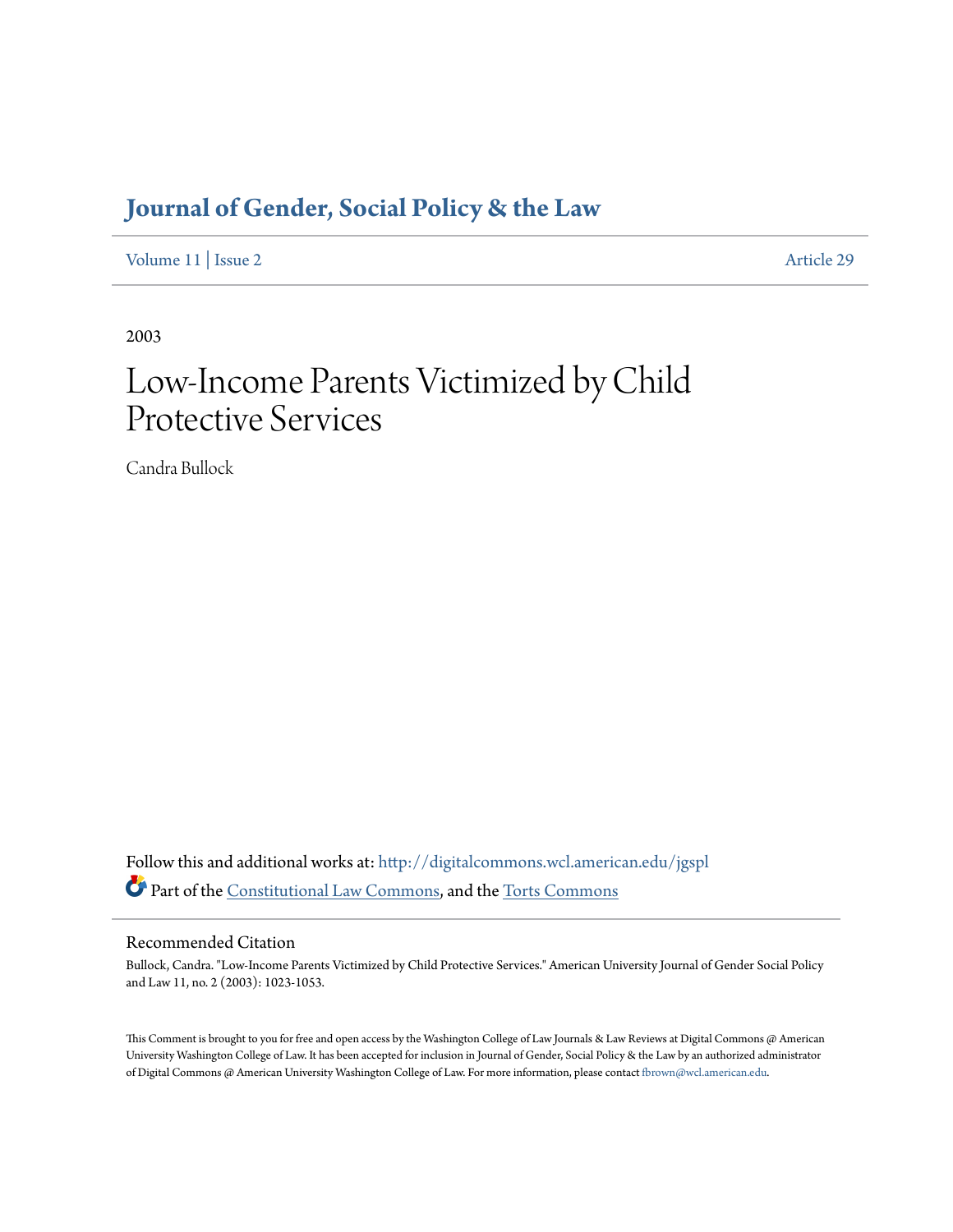# LOW-INCOME PARENTS VICTIMIZED BY CHILD PROTECTIVE SERVICES

**CANDRA BULLOCK\*** 

| L.                                                          |  |
|-------------------------------------------------------------|--|
| Supreme Court Decisions Establishing Due Process<br>А.      |  |
| Right for Parents to Raise their Children 1028              |  |
| Standards of Proof and Judicial Process for<br>B.           |  |
|                                                             |  |
| 1. The Role of Santosky v. Kramer with Regard to            |  |
|                                                             |  |
| C. No Absolute Right to Counsel for Indigent Parents1036    |  |
| 1. Need for Legal Representation for Indigent Parents1037   |  |
| 2. Lassiter v. Department of Social Services 1038           |  |
| Lack of narrow Definitions of Child Abuse1040<br>Н.         |  |
| A. Low-income Family Unfairly Separated on                  |  |
|                                                             |  |
| The Poverty Exemption as a Solution for the<br>В.           |  |
| Confusion Between Neglect and Poverty1044                   |  |
| III. Low-Income Families are Victims of Federal             |  |
| Legislation that Provides Funding to States 1047            |  |
| A. Legislative Intent vs. Impact on Low-income Families1047 |  |
| 1. Child Abuse Prevention and Treatment Act1047             |  |
| 2. Adoption Assistance and Child Welfare Act1048            |  |
|                                                             |  |
|                                                             |  |

## **INTRODUCTION**

In the United States, approximately three million cases of child abuse and neglect are reported annually $^1$  to child protective service

1023

 $^\ast$  J.D. Candidate, *Washington College of Law, American University*, 2003; B.A., Psychology and Spanish, *University of Virginia*, 1999. I would like to thank my Mom, Dad, and Adria for providing their continued support

<sup>1.</sup> Cf. Elena Neuman, Child Welfare or Family Trauma?, INSIGHT ON THE NEWS, May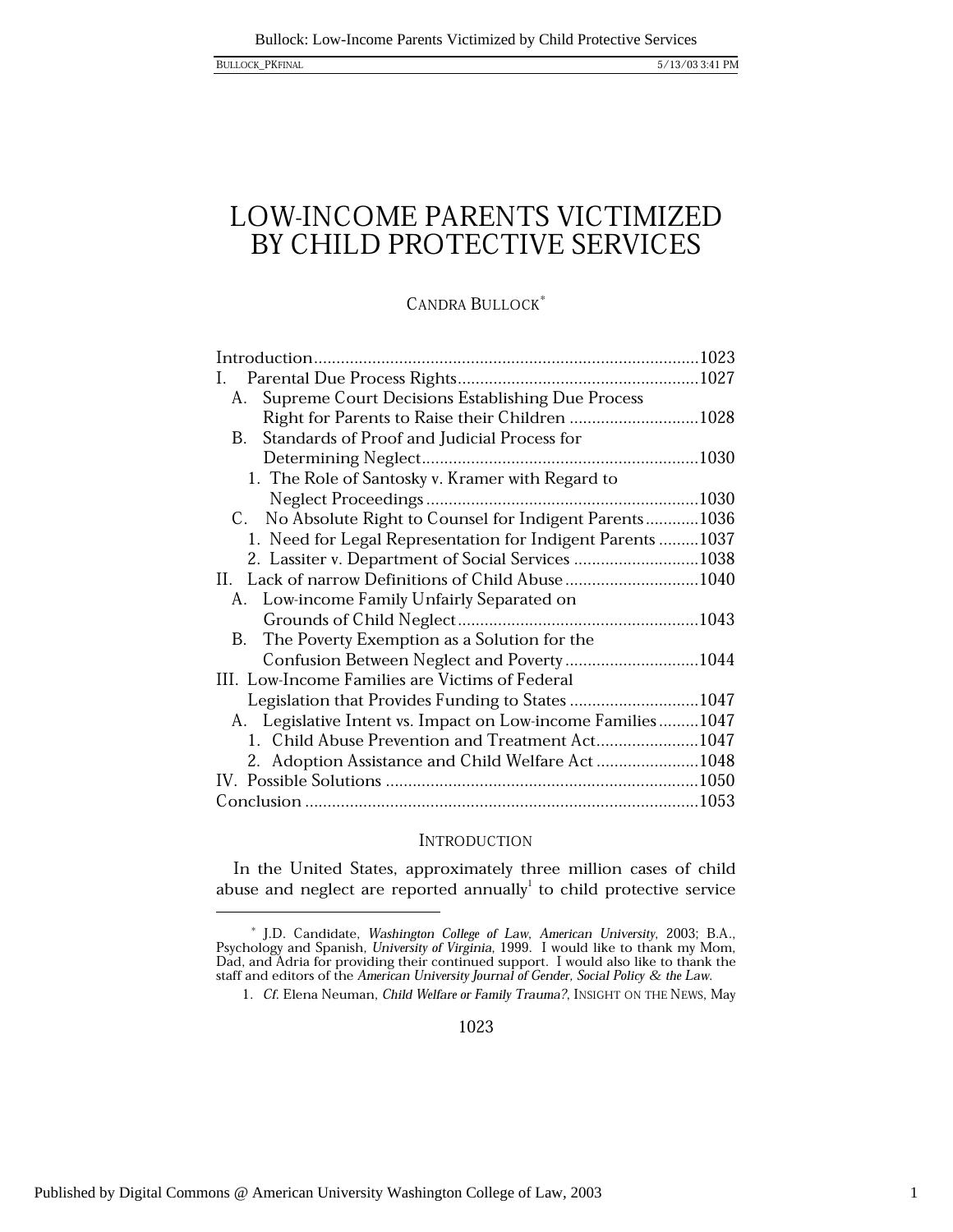### 1024 JOURNAL OF GENDER, SOCIAL POLICY & THE LAW [Vol. 11:2]

agencies.<sup>2</sup> Children from low-income households are more likely than children from middle and high-income households to be reported to child protective service agencies.<sup>3</sup> According to the United States Census Bureau's poverty data for the year 2000, approximately 31.1 million people were classified as poor<sup>4</sup>—this figure includes 22.1% of African Americans, 21.2% of Hispanics and 10.8% of Asians and Pacific Islanders in comparison to 7.5% of Caucasian Americans.<sup>5</sup> Thus, children from some ethnic minority families, specifically African Americans and Hispanics, are three times more likely to be poor than Caucasians.<sup>6</sup> Low-income children, as high-income middle and children, compared to are disproportionately reported to child protective service agencies, which results in a disparate impact on racial or ethnic minorities being reported.

3. See generally Douglas J. Besharov, Child Abuse Realities: Over-reporting and Poverty, 8 VA. J. Soc. Pol'y & L. 165, 183-84 (2000) (suggesting that the child welfare system is inappropriately involved in the surveillance of families who receive public<br>assistance); see also DANA MACK, THE ASSAULT ON PARENTHOOD: HOW OUR CULTURE UNDERMINES THE FAMILY 67 (1997) (arguing that poor children disproportionately suffer impositions of child welfare because families on public assistance are four times more likely than others to be investigated and have their children removed from the family home on the basis of child maltreatment).

4. See U.S. CENSUS BUREAU, HOW THE CENSUS BUREAU MEASURES POVERY (2001), available at http://www.census.gov/hhes/poverty/povdef.html. The Census Bureau uses income thresholds that vary by family size and composition to determine who classifies as poor. For example, if a family's income is less than the set threshold for families of the same size and composition, then that family and each of its members are classified as poor. Id.

5. See U.S. CENSUS BUREAU, POVERTY: 2000 HIGHLIGHTS (2000) (presenting data derived from a sample survey of approximately 50,000 households across the nation), available at http://www.census.gov/hhes/poverty/poverty00/pov00hi.html; see also<br>D'Vera Cohn, Poverty Down, Income Steady in U.S. Survey, WASH. POST, Sept. 26, 2001, at A18 (summarizing poverty results of the 2000 census).

6. See U.S. CENSUS BUREAU, supra note 5 (stating that although poverty rates decreased for African-Americans and Hispanics between 1999 and 2000, they remain disproportionately more impoverished than Caucasians).

7. See JANE WALDFOGEL, THE FUTURE OF CHILD PROTECTION 8-9 (1998) (stating

<sup>9, 1994,</sup> at 7 (stating that 60% of reported child abuse and neglect cases are unsubstantiated and are eventually dropped, but not before children are sometimes temporarily placed in foster care).

<sup>2.</sup> See Charles Wilson & Donna Pence, How should Child Protective Services and Law Enforcement Coordinate the Initial Assessment and Investigation?, in HANDBOOK FOR CHILD PROTECTION PRACTICE 101 (Howard Dubowitz & Diane DePanfilis eds., 2000) (stating that the goal of child protective service agencies is to reduce the risk of future maltreatment of children and to maintain and strengthen the child's family unit); see also ADMIN. ON CHILDREN, YOUTH AND FAMILIES, U.S. DEP'T OF HEALTH & HUMAN SERV., 10 YEARS OF REPORTING CHILD MALTREATMENT 1999 3-11 (2001). The U.S. Department of Health & Human Services, Administration for Children and Families, Administration on Children, Youth and Families, and the Children's Bureau compiled national data regarding child abuse and neglect for the year 1999, and noted the duty of child protective services as preventing future harm and remedying harm that has occurred due to child maltreatment. Id. at viii.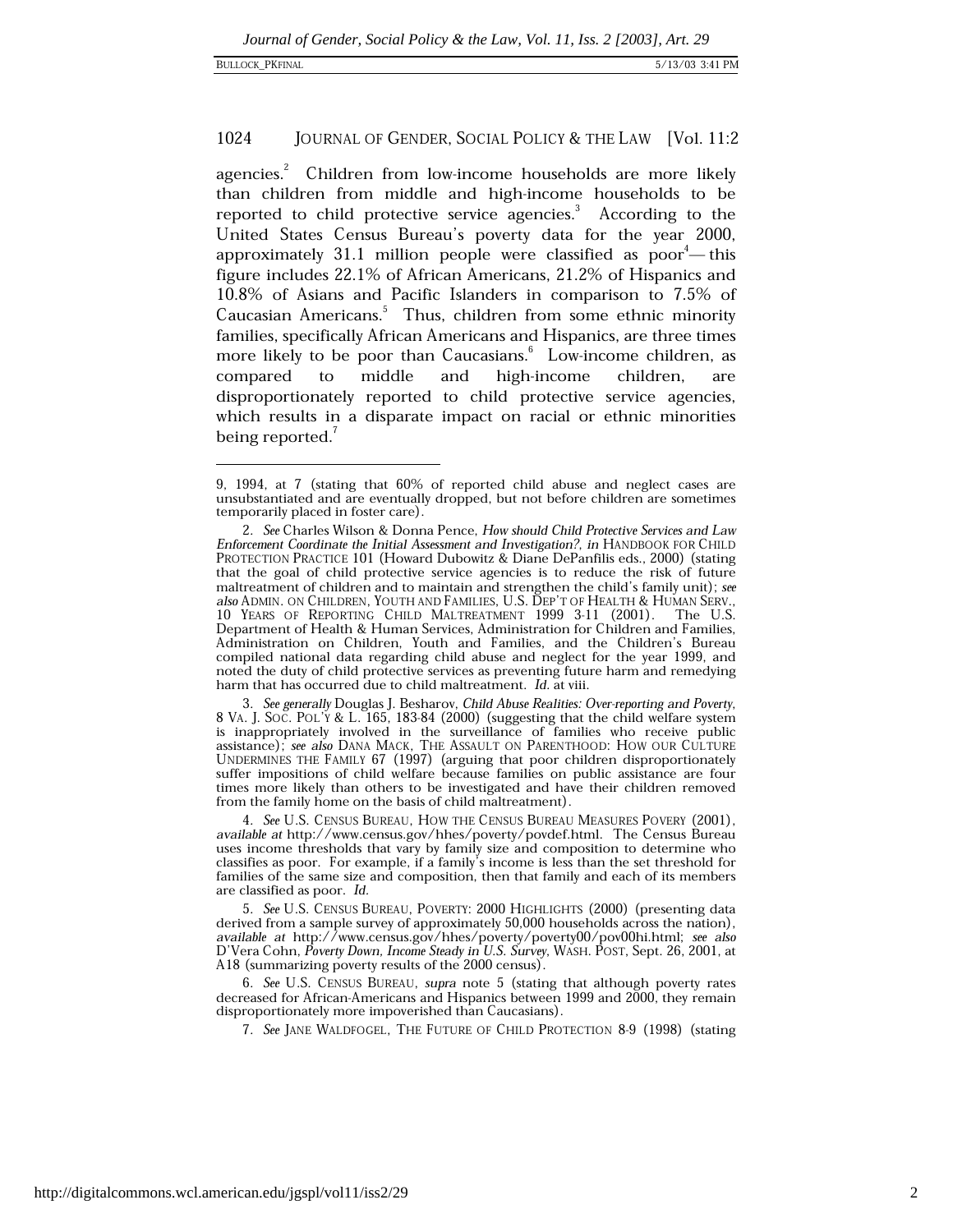Children possess the right to be raised in a safe environment, which sometimes warrants the removal of the child from the parent. However, it is also in a child's best interest not to disrupt the strong parent-child emotional bond by unnecessarily removing the child from the family home, especially in many unfortunate cases where poverty has been mistaken for child neglect.<sup>9</sup> The large number of low-income parents reported for child abuse and neglect results in the unfortunate separation<sup>10</sup> of many low-income and minority families, making both children and parents victims of the United States' child welfare system.<sup>11</sup>

This Comment examines the due process issues faced by lowincome and minority parents who have been unjustly accused of child abuse and neglect due to their financial situations. As a result of their indigence, these parents are stripped of the constitutional right to raise their children. Part I analyzes Supreme Court decisions establishing the fundamental interest in parenting<sup>12</sup> and argues for

10. This Comment uses the term "separation" to refer to the temporary or permanent placement of children in the foster care system.

that in 1996, over 40% of children reported to child protective service agencies were racial or ethnic minorities and that poverty may explain the overrepresentation of minorities in the child protective service system).

<sup>8.</sup> See Sari Horwitz & Scott Higham, Brianna's Case Spurs Call for Change; D.C. Agency Head Releases Report, WASH. POST, Mar. 1, 2000, at B3 (discussing the case of Brianna Blackmond, a twenty-three month old child who was mistakenly removed from foster care and returned to her abusive and neglectful mother, who later killed the toddler with blows to the head); see also Matter of D.C., 561 A.2d 477, 478-79 (D.C. 1989) (holding that a mother, who could afford to hire a babysitter, had neglected her baby, who had been severely burned on a space heater, when she left the infant in the care of his nine-year-old brother).

<sup>9.</sup> See Naomi R. Cahn, Children's Interests in a Familial Context: Poverty, Foster Care, and Adoption, 60 OHIO ST. L.J. 1189, 1191 (1999) (arguing that child welfare reforms should focus on children's rights to grow up in a safe environment, but that this focus must be placed in the context of children's interests in maintaining relationships with their parents because disrupting the parent-child bond has a<br>severe impact on children). See, e.g., Sari Horwitz & Scott Higham, Record Numbers of<br>D.C. Children go to Foster Care, WASH. POST, Feb. 28, 20 a child from his or her family emotionally traumatizes the child due to the loss of all that is familiar).

<sup>11.</sup> See Susan K. Sarnoff, "Sanctified Snake Oil": Ideology, Junk Science, and Social Work Practice, 80 J. CONT. HUM. SERV. 396, 400 (1999) (arguing that the substandard state of child abuse programs has led to angry parents whose children are unjustly taken from their homes and children who fail to receive proper care as a result).

<sup>12.</sup> See, e.g., Santosky v. Kramer, 455 U.S. 745, 756 (1982) (holding that a clear and convincing evidence standard of review should be applied in child neglect and abuse proceedings); Mathews v. Eldridge, 424 U.S. 319, 335 (1976) (establishing the three-pronged test to be applied in determining the sufficiency of due process owed to parents in child abuse and neglect proceedings); Meyer v. Nebraska, 262 U.S. 390, 399 (1923) (establishing that the Fourteenth Amendment liberty interest includes the right to "bring up children"). But see Lassiter v. Dep't of Soc. Servs., 452 U.S. 18, 31-34 (1981) (ruling that indigent parents have no due process right to counsel in termination of parental rights proceedings).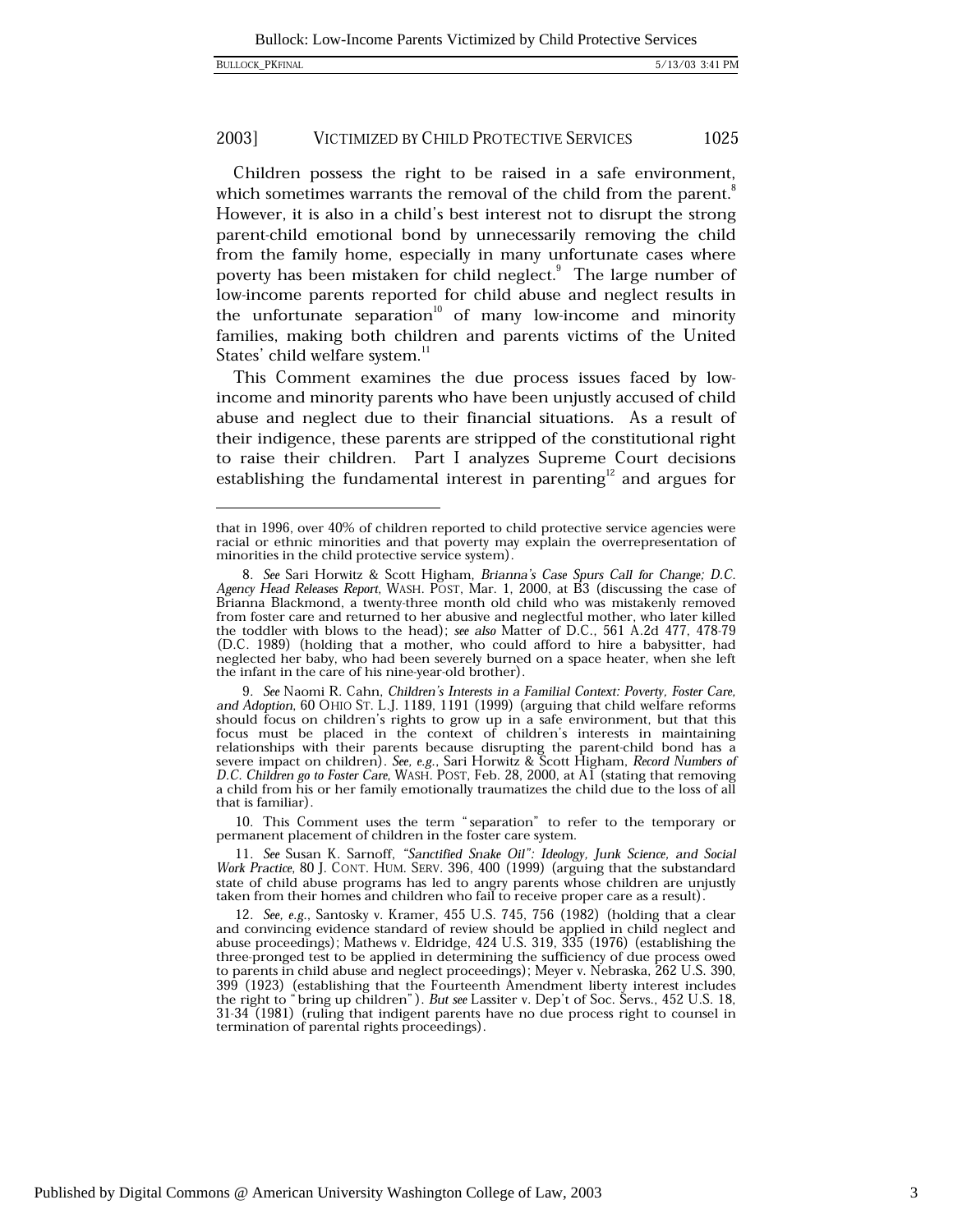#### 1026 JOURNAL OF GENDER, SOCIAL POLICY & THE LAW [Vol. 11:2]

the need to protect indigent parents' right to raise their children.<sup>13</sup> Part II of this Comment discusses the lack of a narrow definition of child abuse and neglect at both the federal and state levels.<sup>14</sup> Furthermore, Part II considers how broad definitions of child neglect encompass many characteristics of poverty,<sup>15</sup> thus leading to a greater likelihood that poverty will be mistaken for child neglect.<sup>16</sup> Part III examines federal legislation, specifically the Adoption Assistance and Child Welfare Act<sup>17</sup> and the Child Abuse Prevention and Treatment Act.<sup>18</sup> which provide funding to state child protective service agencies based on the number of children placed in foster care.<sup>19</sup> Further, Part III discusses how the uncapped financial incentives provided by federal legislation, which are based upon the number of children in a state's foster care system, encourage the disproportionate rate of lowincome and minority parents accused of abusing and neglecting their children when poverty is really the issue.<sup>20</sup> Part IV recommends that

16. See infra Part II.A (providing an example of a parent who lost custody of his children on the basis of characteristics of poverty, which were included in the state statutory definition of neglect).

17. See 42 U.S.C. §§ 602-675 (2001).

18. See 42 U.S.C. §§ 5101-5106 (2001).

19. See infra Part III.A (discussing the disparate impact that federal legislation, such as the Child Abuse Prevention and Treatment Act and the Adoption Assistance and Child Welfare Act, has on low-income parents).

20. See Sarnoff, supra note 11, at 400 (arguing that child protective services receives funding for breaking apart families and placing children in foster care).

<sup>13.</sup> See infra Part I.A (citing cases involving the fundamental right of parents to raise their children free from government intervention); infra Part I.B (demonstrating that the preponderance of the evidence standard of proof applied at neglect proceedings, in comparison with the clear and convincing evidence standard applied at parental termination proceedings, violates parents' due process right to raise their children); infra Part I.C (demonstrating the injustice served by failing to appoint legal counsel for indigent parents during neglect proceedings).

<sup>14.</sup> See infra Part II (providing examples of broad state statutory and federal definitions of child abuse and neglect and discussing the repercussions of such broad definitions for low-income parents).

<sup>15.</sup> See SETH C. KALICHMAN, MANDATED REPORTING OF SUSPECTED CHILD ABUSE: ETHICS, LAW & POLICY 184-86 (2d ed. 1999) (describing characteristics of neglect as malnutrition, lack of adequate clothing, poor hygiene, inadequate health care and neriods of being left without supervision). But see Charles Wilson & Susan Caylor<br>Steppe, *Backlash and Child Protective Services from the Perspective of State CPS*<br>Administrators, in THE BACKLASH 60, 63-64 (John E. B. Mye from the perspective of a child protective service administrator, that confusion exists ion distinguishing between poverty and neglect, but arguing that a parent's lack of<br>resources sometimes leads to serious harm to children). See generally Douglas J.<br>Besharov, Child Abuse: Arrest and Prosecution Decision-Ma 343 (1986) (emphasizing the need for the criminal justice system to play a more active role in child maltreatment cases from beginning to end, but cautioning that child neglect is often related to broader social needs of indigent families and thus neglect will more likely be solved by helping families escape from poverty rather than separating parents and children).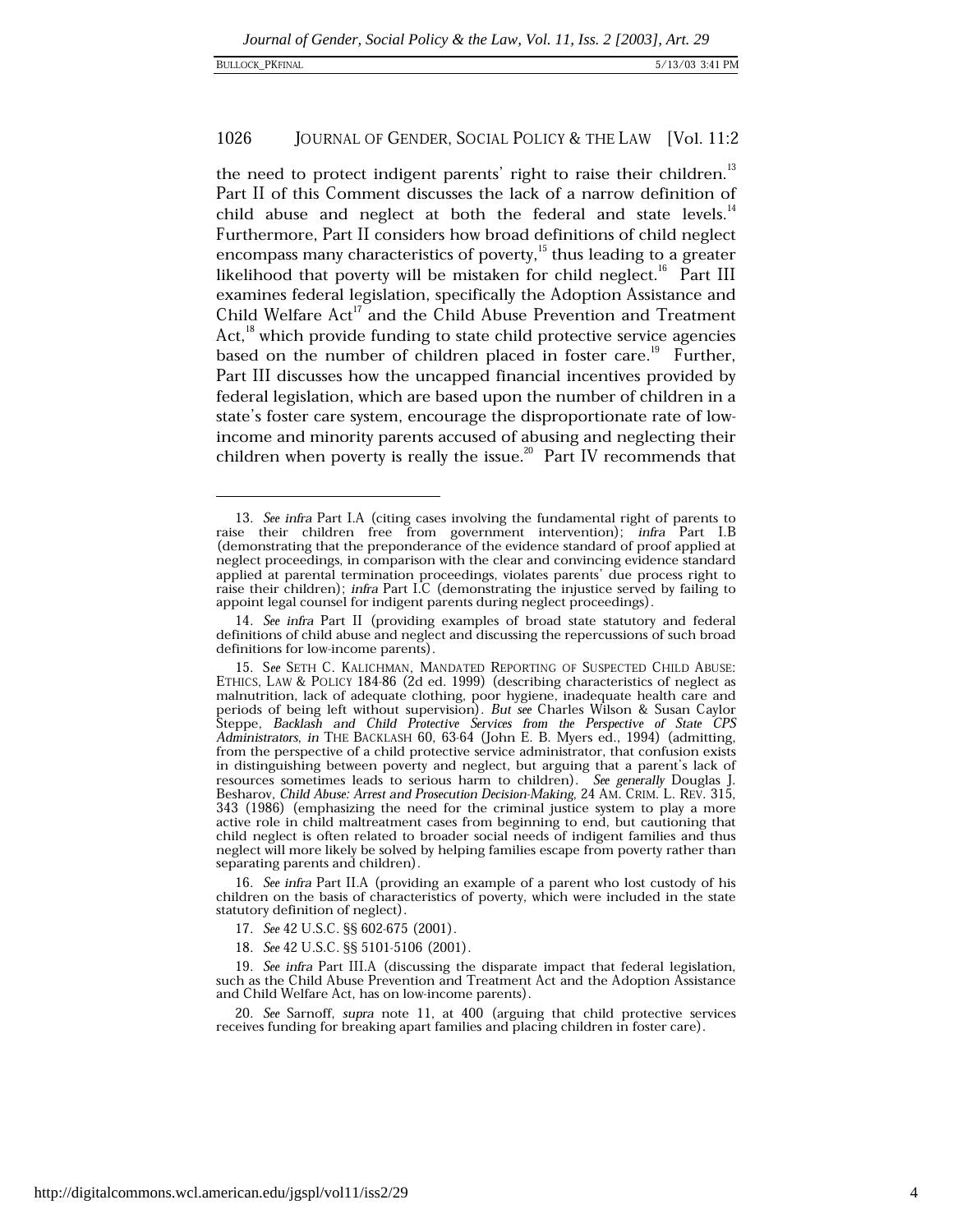the legislature define more narrowly the terms "child abuse" and "child neglect" and that the legal system provide counsel to indigent parents who have been accused of child neglect.<sup>21</sup> Further, Part IV suggests that the state abuse and neglect courts develop computerized tracking systems that are integrated with the computerized systems of state child welfare agencies.<sup>22</sup> The Comment concludes that removing low-income children from their families on the basis of poverty and then failing to provide legal counsel to these same indigent parents contradicts the established constitutional principle of the fundamental right of a parent to raise his or her  $child.<sup>23</sup>$ 

#### $\mathbf{L}$ PARENTAL DUE PROCESS RIGHTS

Ambiguous definitions of child abuse or neglect and federal legislation that fails to discourage states from keeping children in foster care contradict the Supreme Court's well established principle, originating from the Due Process Clause of the Fourteenth Amendment,  $^{24}$  of a parent's right to raise his or her children.  $^{25}$  When child abuse is alleged, a child's safety is set against the child's interest in remaining part of the family unit as well as the parent's right to raise the child, which should be afforded due process of the law.<sup>26</sup>

24. See U.S. CONST. amend. XIV, § 1 (stating that no State shall "deprive any person of life, liberty, or property, without due process of law").

<sup>21.</sup> See infra Part IV (discussing the importance of providing legal counsel to indigent parents in order to reinforce the Supreme Court's acknowledgement of the primacy of the family unit).

<sup>22.</sup> See id. (recommending that child welfare agencies and the judicial system integrate computerized tracking systems in order to more effectively identify factors attributable to child abuse or neglect from the agency perspective and follow the judicial outcomes of such cases).

<sup>23.</sup> See infra conclusion (concluding that a parent's fundamental interest in raising his or her child must be protected and emphasizing that Congress and state legislatures must recognize this right by enacting new legislation that coincides with the Supreme Court's long recognized belief in family integrity).

<sup>25.</sup> See Meyer v. Nebraska, 262 U.S. 390, 399-400 (1923) (commenting that individuals possess a liberty interest in raising their children and that a determination by the Legislature regarding what constitutes proper protection of public interest is not final, but rather is subject to supervision by the courts); see also Stanley v. Illinois, 402 U.S. 645, 651 (1972) (noting that the Due Process Clause protects family integrity).

<sup>26.</sup> See Pamela McAvay, Families, Child Removal Hearings, and Due Process: A Look at Connecticut's Law, 19 QUINNIPIAC L. REV. 125, 126 (2000) (arguing that parental constitutional legal protections must be respected and that this protection includes the notion that states should not interfere with the fundamental interest in family integrity without due process of the law).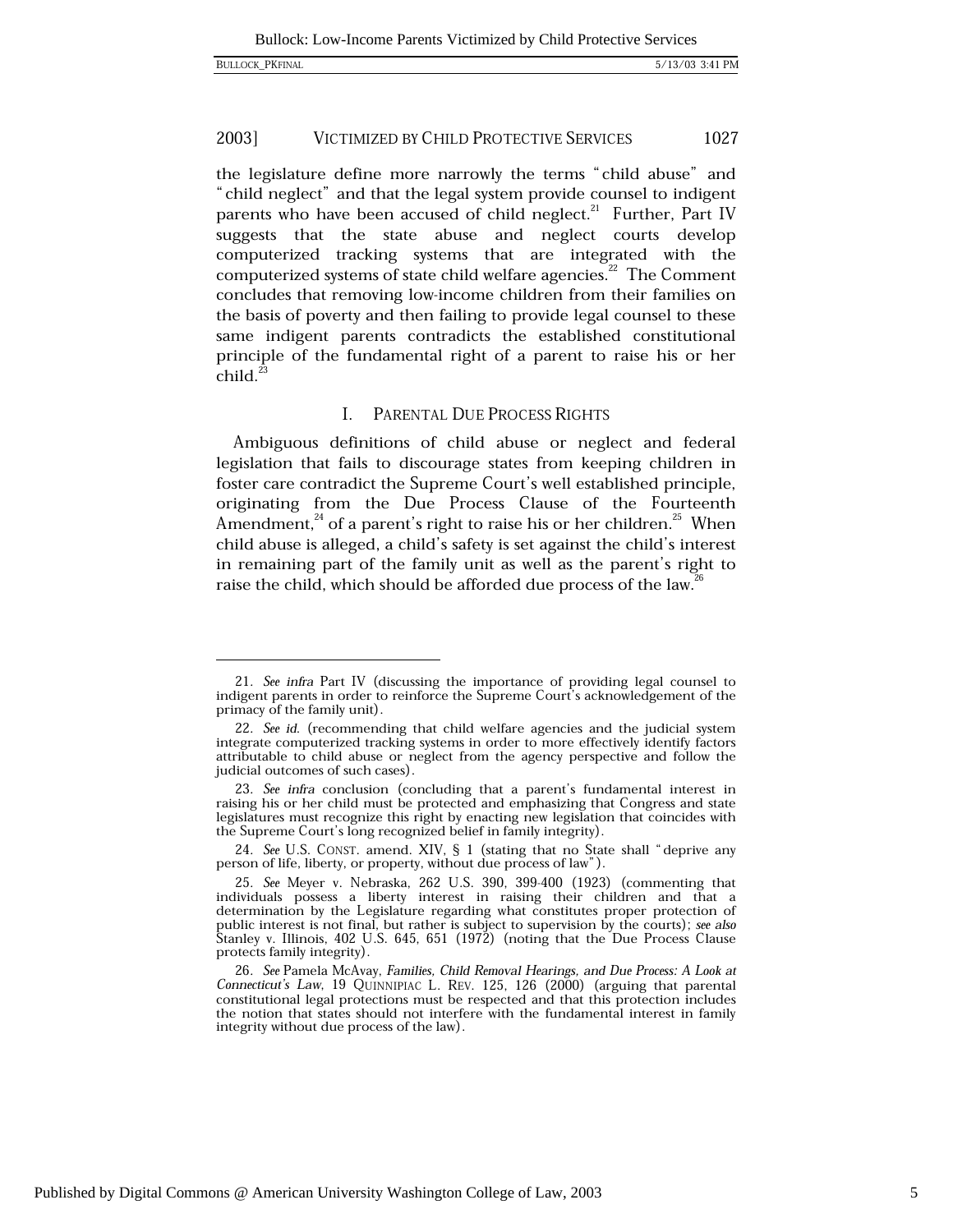### 1028 JOURNAL OF GENDER, SOCIAL POLICY & THE LAW [Vol. 11:2

# A. Supreme Court Decisions Establishing Due Process Right for Parents to Raise their Children

Beginning in the early 1920s, the United States Supreme Court reviewed the rights of parents to raise their children and held that parenting is a fundamental constitutional right. $^{27}$  In Meyer v. Nebraska, $^{28}$  a case involving the right of children to learn a foreign language, the Court determined that the term "liberty" referred to in the Fourteenth Amendment included a parent's right to raise his or her child.<sup>29</sup> Nearly forty years later, in *Stanley v. Illinois*,<sup>30</sup> the Court ruled that an unwed father had the right to raise his illegitimate child.<sup>31</sup> Next, in Mathews v. Eldridge,<sup>32</sup> a case ruling that disability benefits could be terminated without a hearing, the Court introduced the current balancing test for determining whether procedural due process rights<sup>33</sup> have been violated.<sup>34</sup> The test requires the consideration of:  $(1)$  the private interest that will be affected by the state's action, (2) the risk of an erroneous deprivation of the fundamental interest through the procedures used and the benefit of other procedural safeguards, and (3) the Government's interest, including any administrative or fiscal burdens associated with substituted or additional requirements.<sup>35</sup>

28. See 262 U.S. 39 (1923).

30. 405 U.S. 645 (1972).

35. See id.

<sup>27.</sup> See Santosky v. Kramer, 455 U.S. 745, 756 (1982) (holding that due process requires the clear and convincing evidence standard to prove child abuse or neglect by a parent and to support termination of parental rights); Mathews v. Eldridge, 424<br>U.S. 319, 335 (1976) (holding that the fundamental interest at issue must be weighed against the Government's interest); Stanley v. Illinois, 405 U.S. 645, 651 (1972) (holding that parents possess the "essential" right to raise their children by means of the Fourteenth Amendment's Due Process Clause); Meyer, 262 U.S. at 399 (holding that the Fourteenth Amendment includes the right of the individual "to marry, establish a home and bring up children").

<sup>29.</sup> See id. (defining the Fourteenth Amendment liberty interest as including "not merely freedom from bodily restraint" but also the right to "establish a home and bring up children"). This case was one of the first instances in which the U.S. Supreme Court considered parents' fundamental rights to raise their children. Id. at 399.

<sup>31.</sup> See id. at 651 (holding that the right of a parent to raise his or her children is "essential" and is thus afforded protection in the Due Process Clause of the Fourteenth Amendment).

<sup>32. 424</sup> U.S. 319 (1976).

<sup>33.</sup> See id. at 334 (describing procedural due process as constitutionally sufficient administrative procedures); see also BLACK'S LAW DICTIONARY 517 (7th ed. 1999) (defining the government's duty to act with procedural due process as the requirement to provide notice and to convene a hearing).

<sup>34.</sup> See Mathews, 424 U.S. at 335.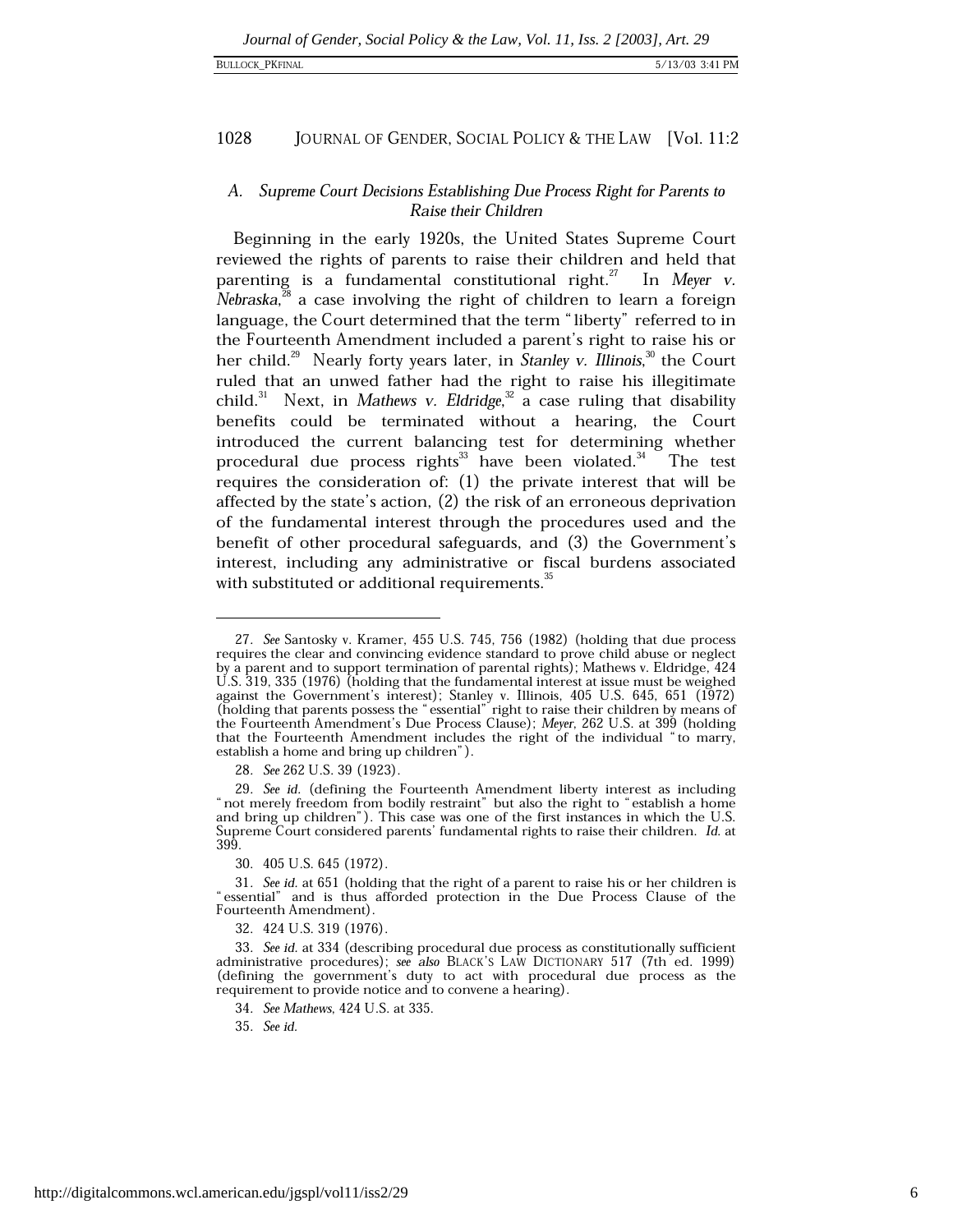These cases established the Supreme Court's due process analysis of family law issues, which weighs the state's interest against parental rights.<sup>36</sup> The goal of this approach is the protection of "fundamental" values" and traditions found in the nation's history from "significant state interference." $37$  The Court has recognized a parent's right to care for and raise his or her child as a fundamental value and thus has afforded due process to this right.<sup>38</sup>

The Fourteenth Amendment of the Constitution states that no state shall "deprive any person of life, liberty, or property, without due process of law."<sup>39</sup> Parents possess an interest in the care, custody, and management of their children<sup>40</sup> and children possess a reciprocal interest in being raised by their parents.<sup>41</sup> However, these rights must be weighed against the government's interest in ensuring that children are free from abuse and neglect.<sup>42</sup> Therefore, in child abuse and neglect cases, both parents and children are owed due process of the law and protection against the state's interference with their fundamental interest in family integrity.<sup>43</sup>

39. U.S. CONST. amend. XIV, § 1.

40. See Stanley v. Illinois, 405 U.S. 645, 651 (1971) (stating that a parent's right to and desire for the "companionship, care, custody and management of his or her children" is a right far more precious than that of property).

42. See Reno v. ACLU, 521 U.S. 844, 869 (1997) (discussing the federal government's compelling interest in protecting children's psychological and physical well-being).

43. See Santosky, 455 U.S. at 760 (stating that at the fact-finding hearing, the state cannot presume that a child and parent are adversaries and that the interests of the child and parent do not coincide, thus procedures should be used to decrease the risk of erroneously terminating the parent-child relationship).

<sup>36.</sup> See NORMAN REDLICH ET AL., UNDERSTANDING CONSTITUTIONAL LAW 231 (2d ed. 1999) (describing the due process analysis approach as protecting "fundamental<br>values" from "significant state interference," but noting that this approach is<br>criticized for its lack of concrete definitions of "fundame interference").

<sup>37.</sup> Id. (stating that the Court's substantive due process approach has the goal of protecting fundamental interests from state interference).

<sup>38.</sup> See Santosky v. Kramer, 455 U.S. 745, 753-54 (1982) (stating that parents possess a vital interest in "preventing the irretrievable destruction of their family" and remarking that parents must be provided fundamentally fair procedures when faced with the dissolution of their parental rights); Meyer v. Nebraska, 262 U.S. 390, 399 (1923) (explaining that while the reach of the Due Process Clause has not been defined with exactness, it has long been recognized that the right to raise one's children is included as part of the guaranteed liberty interest); Lassiter v. Dep't of Soc. Servs., 452 U.S. 18, 27 (1981) (referring to a parent's right to an accurate and fair decision to terminate parental rights as a " fundamental interest in raising one's child).

<sup>41.</sup> See Santosky, 455 U.S. at 760-61 (stating that the child and his parents share an interest in preventing the unjust termination of their natural relationship); see also Parham v. J.R., 442 U.S. 584, 600 (1979) (stating that a child's interest is linked with a parent's interest in the welfare of the child).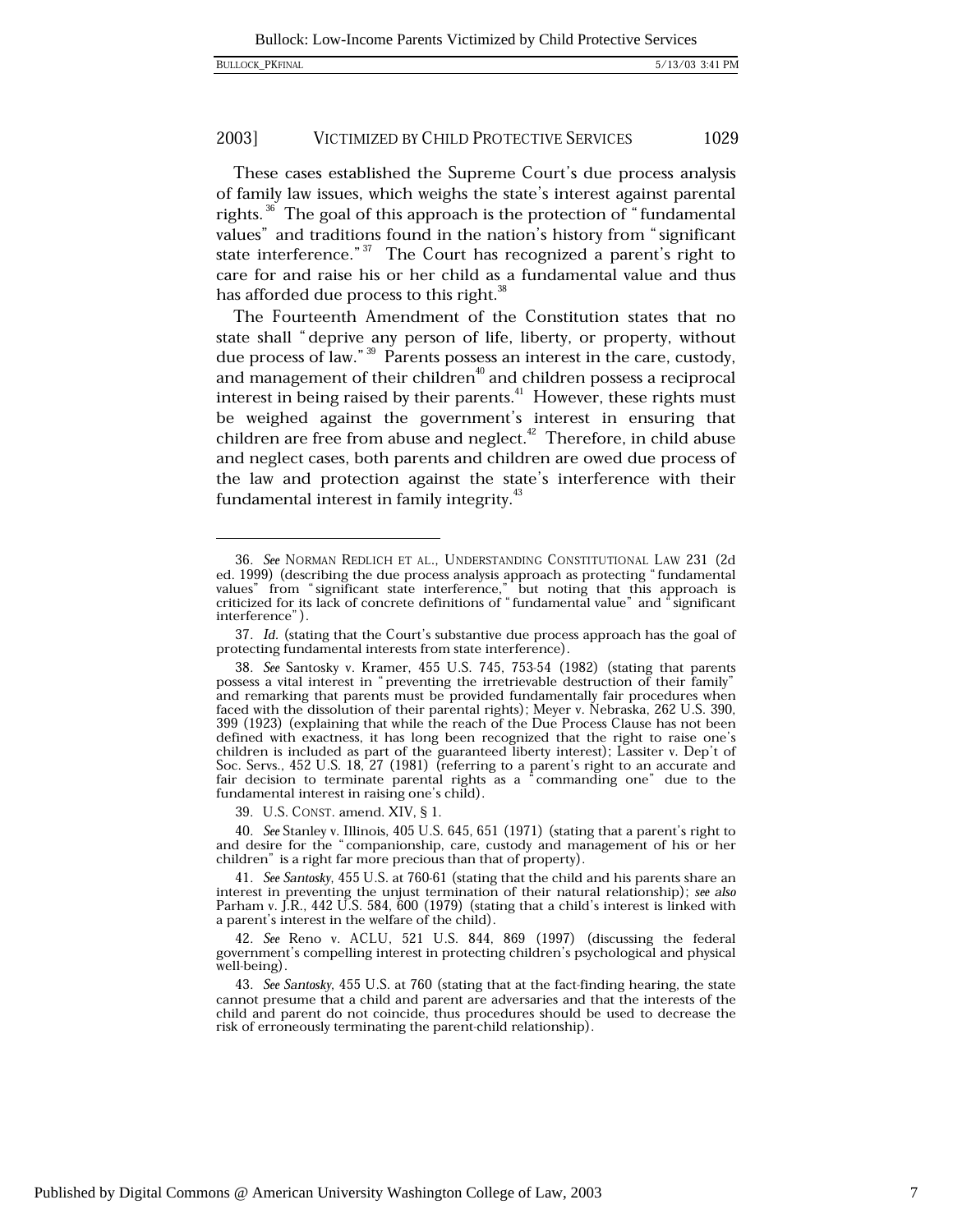### 1030 JOURNAL OF GENDER, SOCIAL POLICY & THE LAW [Vol. 11:2

# B. Standards of Proof and Judicial Process for Determining Neglect

A parent's fundamental constitutional right to raise his or her child is a significant consideration when applying the standards of proof used in the judicial process for determining whether a parent is guilty of child neglect.<sup>44</sup> There are three stages of proceedings for determining whether a child is the victim of child abuse or neglect.<sup>45</sup> These three stages include (1) an initial hearing through adjudication,  $(2)$  case review, and  $(3)$  termination of parental rights.<sup>4</sup> For our purposes, the second stage is not important because unlike the first and third stages, the second stage does not involve a standard of proof. Thus, the first and the third stages will be the focus of this section in order to analyze the differing standards of proof applied at the adjudication hearing and the termination of parental rights proceeding.

# 1. The Role of Santosky v. Kramer with Regard to Neglect Proceedings

Abuse and neglect cases begin with an initial trial stage called an adjudication hearing.  $^{4}$  During this hearing, the court<sup>48</sup> decides whether the evidence presented by child protective services supports the state's intervention in the family unit.<sup>49</sup> Since this process can last for months or years,<sup>50</sup> a temporary custody hearing takes place in the meantime to determine whether the child should remain in the temporary custody of child protective services or be returned home under supervision pending the decision at trial.<sup>51</sup>

<sup>44.</sup> See Murray Levine, Therapeutic Jurisprudence Analysis of Mandated Reporting of Child Maltreatment by Psychotherapists, 10 N.Y.L. SCH. J. HUM. RTS. 711, 718 (1993) (stating that a lenient evidentiary standard triggers an investigation of child maltreatment and that society values the protection of children so much that it will intrude on the constitutionally protected interest in family integrity and the due process rights of parents in order to protect a child).

<sup>45.</sup> See KAREN AILEEN HOWZE, MAKING DIFFERENCES WORK 21-67 (1997) (providing detailed descriptions of the three stages of proceedings).

<sup>46.</sup> See id. at 21 (stating that the court's findings during child abuse and neglect proceedings are based upon the facts presented and the main concern of the court is to remove the child from the possibility of additional harm).

<sup>47.</sup> See id. at 24 (explaining that during this trial stage the court decides whether state action is in the best interests of the child).

<sup>48.</sup> See id. Because judges, commissioners, or referees may decide cases at the trial level of neglect proceedings, the term "court" will be used when referring to the decision-maker. Id.

<sup>49.</sup> See RENNY GOLDEN, DISPOSABLE CHILDREN: AMERICA'S WELFARE SYSTEM 88 (1997) (noting that the purpose of this adjudication hearing is to decide, based upon the facts presented, whether parents have abused or neglected their children).

<sup>50.</sup> See, e.g., id. at 19 (referring to the case of James Norman, who lost custody of his daughters for four years as the result of an allegation of child neglect).

<sup>51.</sup> See HOWZE, supra note 45, at 24 (explaining that this initial temporary custody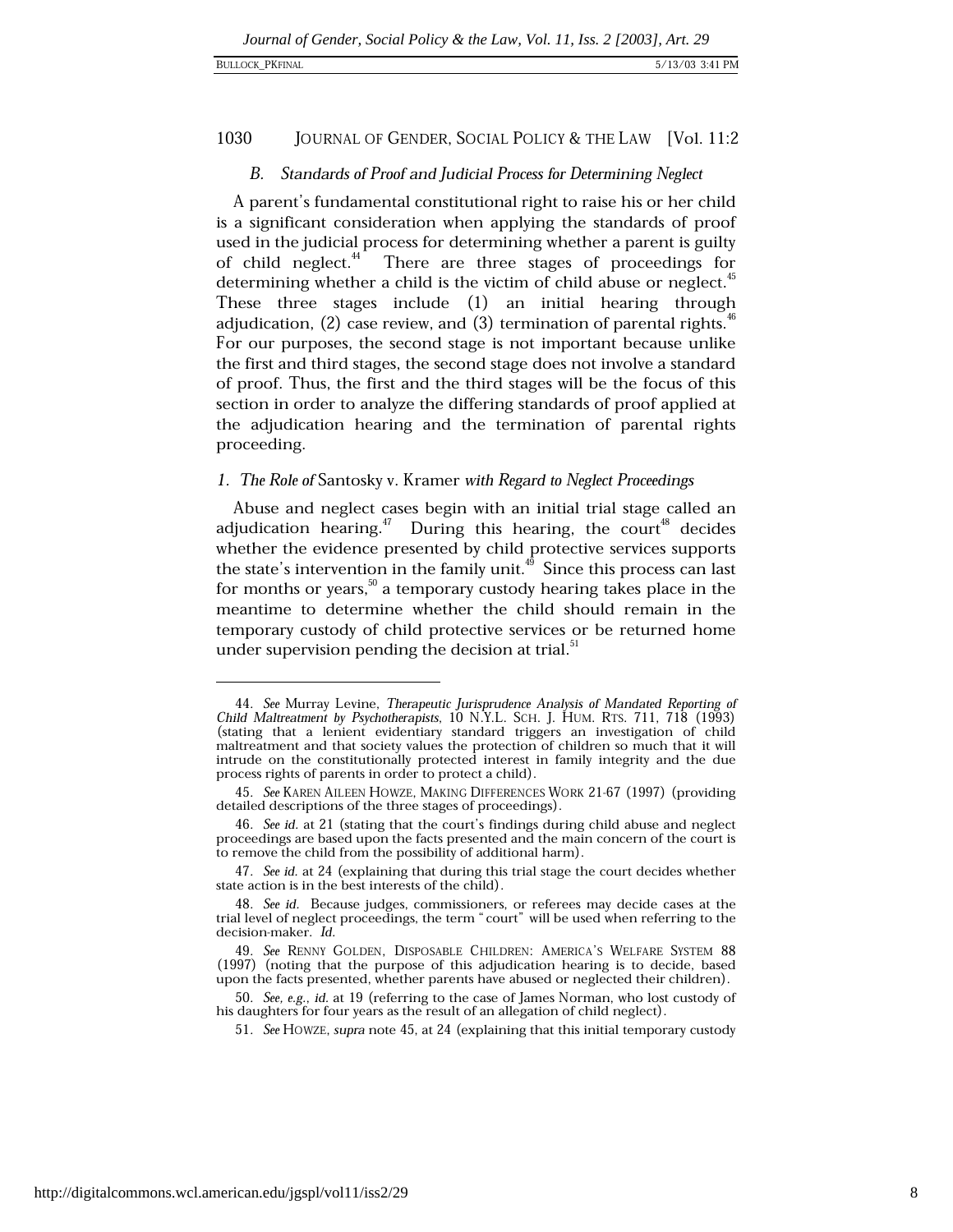During this temporary custody hearing, the court hears the facts and balances the fundamental rights of parents to raise their children against the child's need for safety.<sup>52</sup> A fair preponderance of the evidence, which is a minimal standard of proof, $3$  is applied at this stage of the child abuse and neglect proceedings.<sup>34</sup>

The third and final stage in a neglect proceeding is the termination of parental rights. $55$  This stage involves the severance of the legal relationship between the parent and the child.<sup>56</sup> The Supreme Court has held that this permanent termination of parental rights requires an elevated standard of proof of clear and convincing evidence.

When a parent's rights are terminated, the result is "severing completely and irrevocably the rights of parents in their natural child."<sup>58</sup> The holding in Santosky v. Kramer<sup>59</sup> has been frequently cited in cases involving the termination of parental rights due to child abuse and neglect.<sup>60</sup> In Santosky, the Supreme Court struck down a New York law that terminated parental rights upon a finding that the

hearing is also referred to as a shelter care hearing, detention hearing or emergency removal hearing).

<sup>52.</sup> See GOLDEN, supra note 49, at 88 (stating that the temporary custody hearing is usually held within forty-eight hours after the child has been removed from the home).

<sup>53.</sup> See Santosky v. Kramer, 455 U.S. 745, 755 (1982) (explaining that a fair preponderance of the evidence standard signifies society's minimal concern with the outcome and causes the parties to share the risk of error in an equal manner).

<sup>54.</sup> See, e.g., Padilla v. Norfolk Div. of Soc. Servs., 472 S.E.2d 658, 659 (Va. Ct. App. 1996) (explaining that when the placement of the children is temporary, the proper standard of proof is a preponderance of the evidence, but in a parental rights proceeding, proof must be clear and convincing).

<sup>55.</sup> See HOWZE, supra note 45, at 62 (noting that child abuse and neglect proceedings continue to the termination of parental rights stage if parents are unable to reform themselves and their families during the case review stage).

<sup>56.</sup> See id. at 63 (describing the termination of parental rights stage as a determination made following evidence presented by social workers, psychologists and witnesses).

<sup>57.</sup> See Santosky, 455 U.S. at 754-56 (stating that clear and convincing evidence should be applied when the interests at risk are both "particularly important" and "more substantial than mere loss of money"). In a parental rights termination proceeding, parents should be provided with "fundamentally fair procedures." Id.

<sup>58.</sup> Id. at 746, 748 (stating that termination denies parents the right to visit, communicate with or regain custody of their children).

<sup>59. 455</sup> U.S. 745, 755 (1982) (holding that clear and convincing evidence of abuse is required to terminate parental rights).

<sup>60.</sup> See, e.g., Cynthia D. v. San Diego County Dep't of Soc. Servs., 851 P.2d 1307, 1311-21 (Cal. 1993) (citing Santosky v. Kramer, 455 U.S. 745 (1982), and applying the due process analysis used by the Supreme Court); Wright v. Arlington County Dep't<br>of Soc. Servs., 388 S.E.2d 477, 477-79 (Va. Ct. App. 1990) (citing *Santosky* and distinguishing standards of proof required for temporary custody hearings versus termination of parental rights proceedings).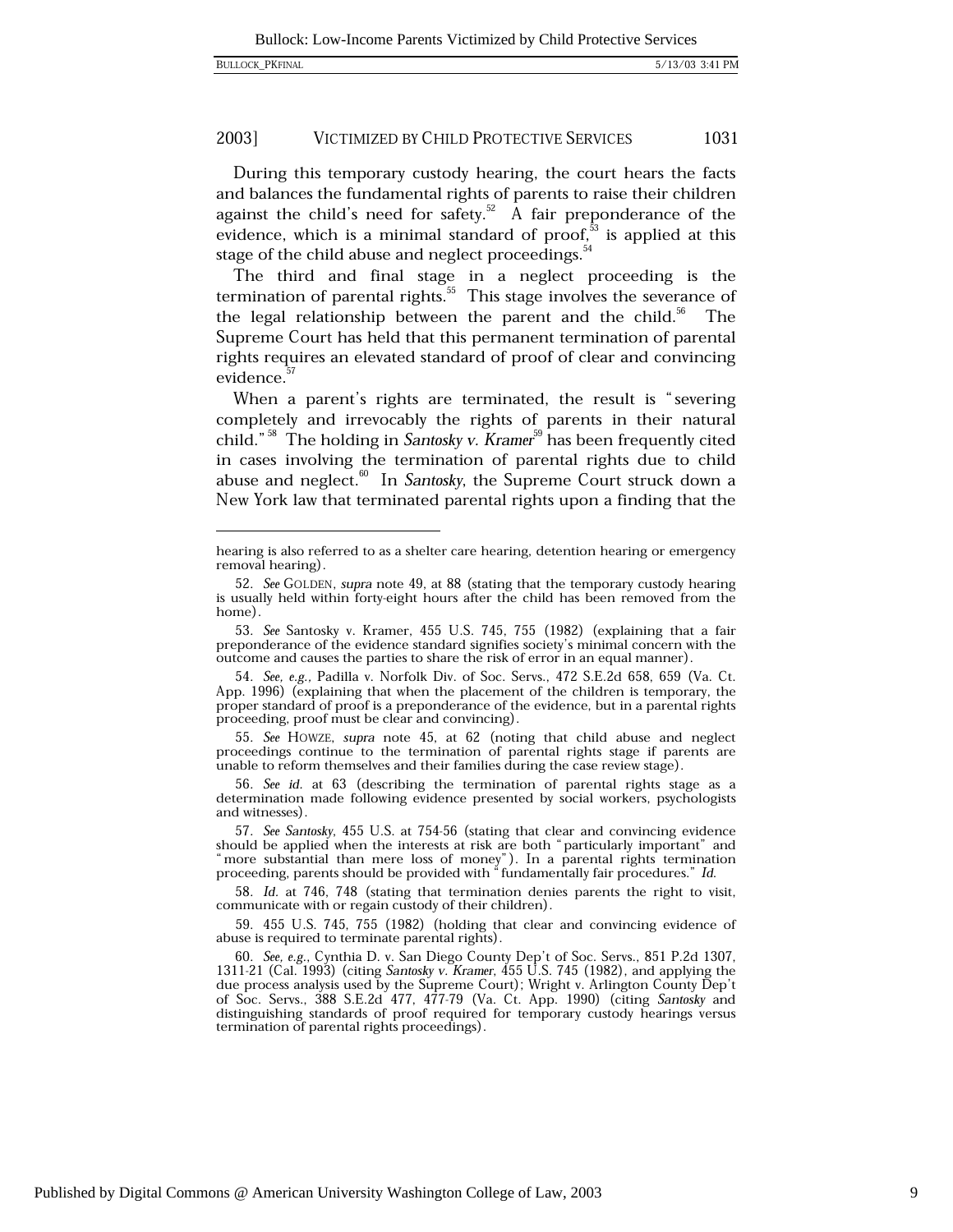#### 1032 JOURNAL OF GENDER, SOCIAL POLICY & THE LAW [Vol. 11:2]

child involved was permanently neglected.<sup>61</sup> Under this New York law, if the state proved by a "fair preponderance of the evidence" that the child was permanently neglected, the natural parents' rights were terminated. $62$  Relying on the parents' fundamental interest to raise their children,<sup>63</sup> the Court held that a parent's right to raise his or her child could be terminated only upon "clear and convincing" proof<sup>64</sup> that the child was neglected.<sup>65</sup>

The Supreme Court in Santosky established that clear and convincing evidence must be proven prior to terminating parental rights.<sup>66</sup> This standard of proof further emphasizes the Court's strong belief and adherence to the fundamental right of a parent to raise his or her child.<sup>67</sup> The Court reasoned that the clear and convincing evidence standard best prevents the risk of an erroneous termination of parental rights.<sup>68</sup>

Nonetheless, the clear and convincing evidence standard articulated in Santosky fails to ensure that indigent parents will not be

64. See id. at 769 (noting that the majority of States determined that the clear and convincing evidence standard creates a fair balance between the rights of the parents and the State's legitimate interest).

67. See Stanley v. Illinois, 405 U.S. 645, 651 (1972) (holding that the Fourteenth Amendment Due Process Clause gives parents the right to raise their children); Meyer v. Nebraska, 262 U.S. 390, 399 (1923) (stating that the right to raise one's child is included in "liberty" under the Fourteenth Amendment).

68. See Santosky, 455 U.S. at 759 (noting that a parent's interest in an accurate and fair decision to terminate parental rights is a "commanding one").

<sup>61.</sup> See Santosky, 455 U.S. at 747 (referring to N.Y. Soc. SERVS. LAW § 384(b) (McKinney Supp. 1981-1982), which provided that a State could terminate the rights of a parent to his or her child upon finding that the child was "permanently neglected").

<sup>62.</sup> Id. (stating that the New York Family Court Act § 622 requires that the determination that a child is permanently neglected be supported by a "fair preponderance of the evidence").

<sup>63.</sup> See id. at 754, 759 (stating that parents have a vital interest in preserving their family and emphasizing the fundamental liberty interest possessed by natural parents in the "care, custody and management" of their children).

<sup>65.</sup> See id. (stating that the fair preponderance of the evidence standard mandated by New York law violates the Due Process Clause of the Fourteenth Amendment).

<sup>66.</sup> See id. at 756 (stating that the clear and convincing evidence standard is an intermediate standard of proof used when the interests at stake are "particularly important" and " more substantial than mere loss of money"). But see The Honorable Matthew E. Franklin & Christine P. Franklin, *Termination of Parental Rights*, *in* ILL. INST. FOR CONTINUING LEGAL EDUC., JUVENILE LAW AND PRACTICE HANDBOOK §  $11(F)(1)$  (2001) (suggesting that the clear and convincing evidence standard is a higher standard than the manner in which the Court interprets it and stating that the standard of proof has been referred to as: (a) proof that leaves no reasonable doubt concerning the truth of the matter at issue; (b) similar to the "beyond a reasonable doubt" burden of criminal cases; and (c) more than a preponderance but not quite the amount of proof needed to convict someone of a criminal offense).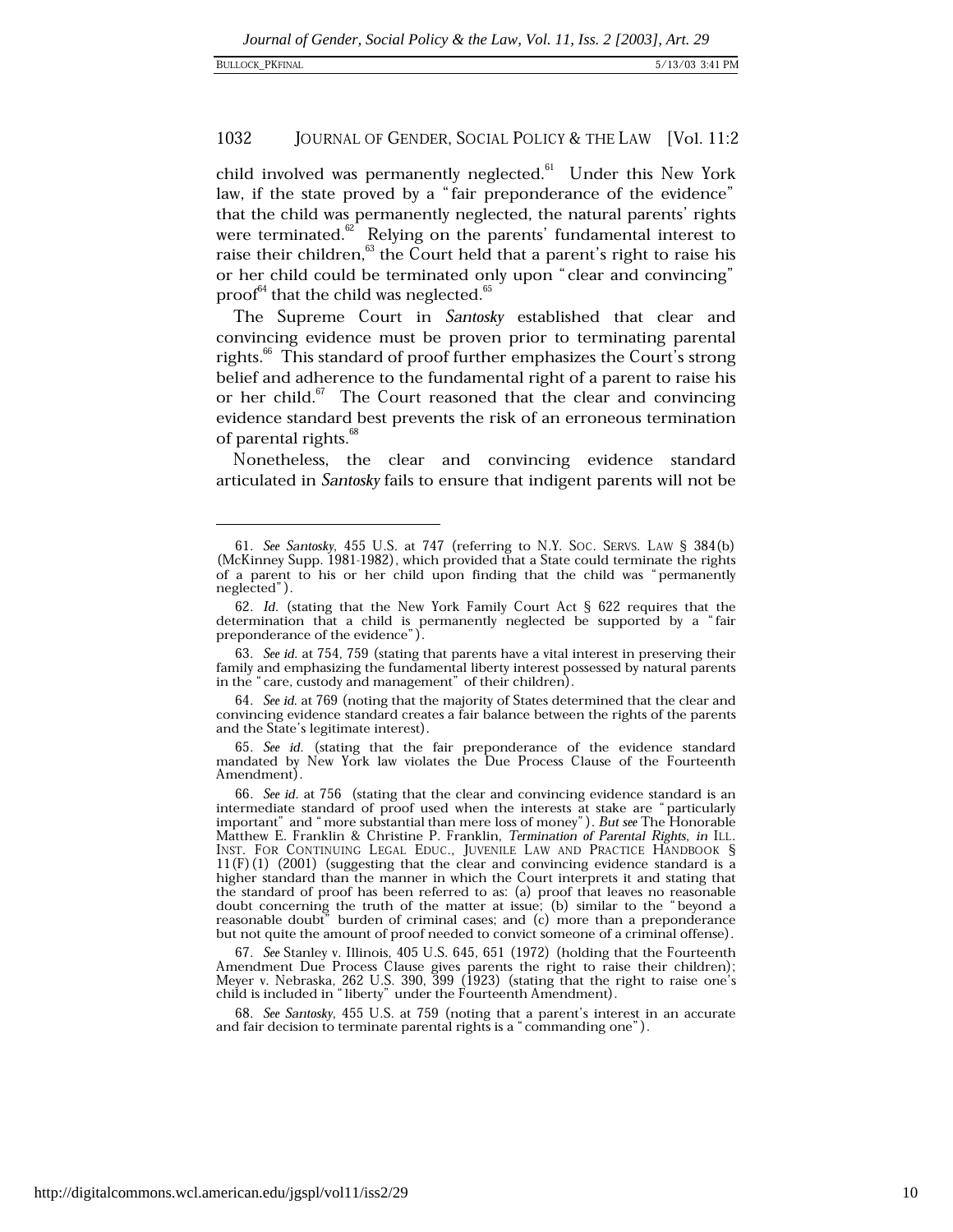subjected to the unjust termination of their parental rights.<sup>69</sup> The statutory standards required for judicially declaring a parent unfit, sufficient to terminate parental rights, include such broad language as "substantial neglect of the child if continuous or repeated" and "failure to protect the child from conditions within his environment injurious to the child's welfare."<sup>70</sup>

Furthermore, courts have interpreted Santosky's holding to mean that the lesser fair preponderance of the evidence standard of proof should be applied at the initial trial stage (adjudication hearing) of a neglect proceeding because this stage only involves the possibility of temporary, not permanent, loss of the child's custody.<sup>71</sup> Because a parent's temporary loss of child custody fails to rise to the level of the permanent loss of custody faced by parents in termination of parental rights proceedings, the Court held that the lower standard of proof was sufficient to support the lesser degree of intrusion into parental rights.<sup>72</sup> Thus, the majority of states interpreted the reasoning in Santosky to require only a preponderance of the evidence at the factfinding initial adjudication hearing.<sup>73</sup>

For example, in In re Tammie  $Z$ .,<sup>74</sup> the New York Court of Appeals considered the proper standard of proof regarding an allegation of

<sup>69.</sup> See WALDFOGEL, supra note 7, at 61-62 (pointing out that in the United States, poverty is strongly related to the likelihood of reports of child neglect). Such a strong link between poverty and reported child neglect suggests that the standard of proof articulated by Santosky fails to serve as sufficient protection against the erroneous termination of parental rights. Id.

<sup>70.</sup> HARRY D. KRAUSE, FAMILY LAW IN A NUTSHELL 279 (1995) (demonstrating that the statutory standards for declaring a parent unfit in order to terminate parental rights are no less ambiguous than those required for finding neglect).

<sup>71.</sup> See Santosky, 455 U.S. at 753-54, 759 (stating that the extent of procedural due process is influenced by the amount of "grievous loss" the recipient may suffer and that "persons faced with forced dissolution of their parental rights have a more critical need for procedural protections than do those resisting state intervention" as in a temporary custody proceeding). The Court also stated that in a termination proceeding, the State seeks to not merely "infringe" a fundamental liberty interest, but to "end it." Id.

<sup>72.</sup> See id. at 746, 766-69 (concluding that before a state may terminate [meaning] "sever completely and irrevocably"] the rights of a parent, due process requires that the State must prove allegations of child abuse or neglect by clear and convincing evidence).

<sup>73.</sup> See, e.g., Wright v. Arlington County Dep't of Soc. Servs., 388 S.E.2d 477, 478 (Va. Ct. App. 1990) (distinguishing Santosky by stating that the present case involved a temporary custody hearing, and because the state action resulting from the hearing is neither final or irrevocable, a preponderance of the evidence is sufficient to support the court's findings); see also N.Y. FAM. CT. ACT § 1046(23) (Consol. 2001) (stating that "in a fact-finding hearing [initial adjudicatory hearing], a determination that a child is neglected must be based on a preponderance of the evidence rather than clear and convincing evidence.").

<sup>74. 484</sup> N.E.2d 1038 (N.Y. 1985).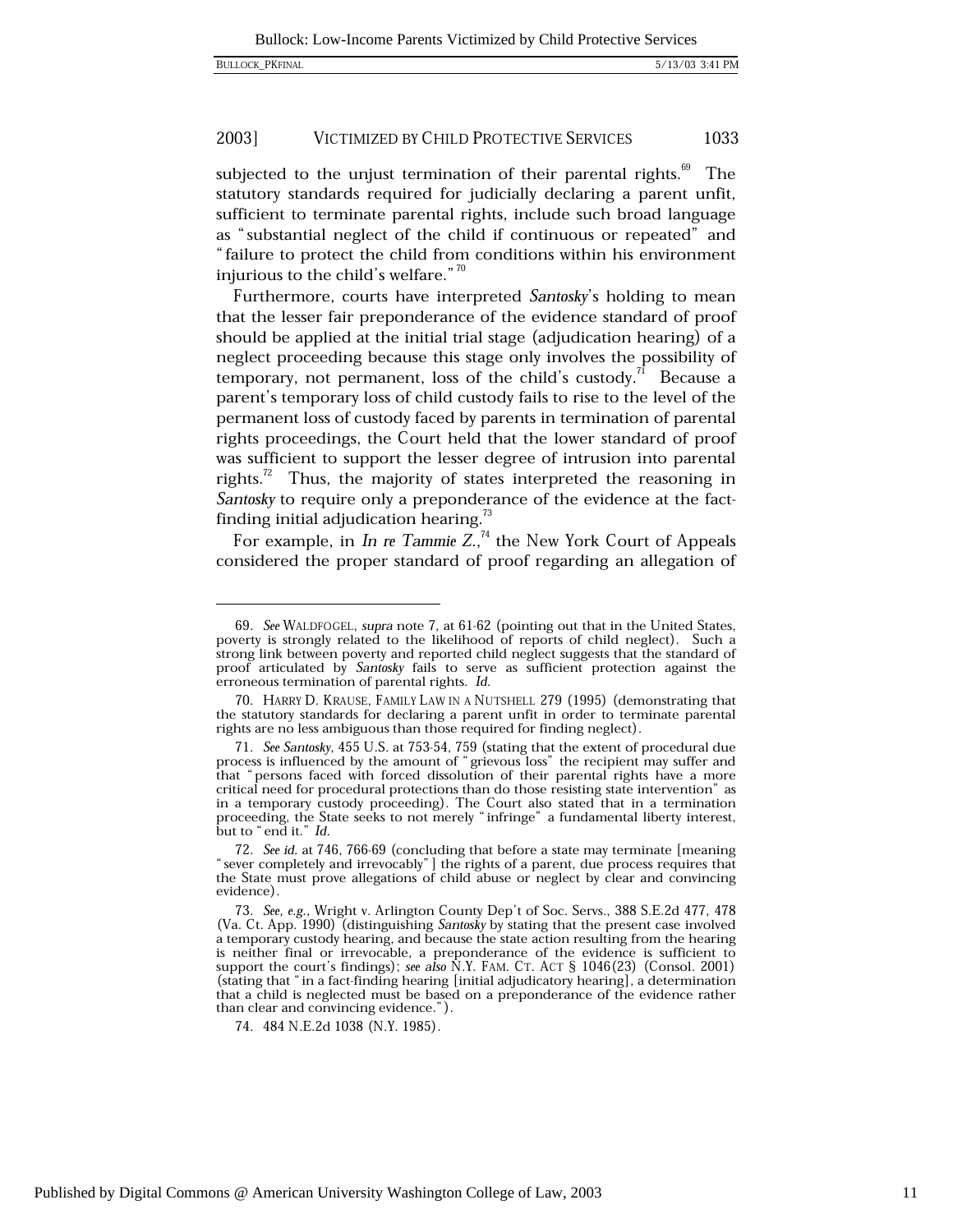### 1034 JOURNAL OF GENDER, SOCIAL POLICY & THE LAW [Vol. 11:2

neglect.<sup>75</sup> In this case, the father appealed a decision of the family court ruling that his children were neglected, claiming that the court should have applied a standard of clear and convincing evidence rather than a preponderance standard.<sup>76</sup> In holding that the family court applied the correct standard of proof, the New York Court of Appeals distinguished this case from Santosky,<sup> $\pi$ </sup> because the maximum period for the separation of a parent and child following a neglect proceeding is eighteen months, whereas Santosky involved the permanent separation of a parent and child.<sup>78</sup>

Tammie Z. is illustrative of the approach in the majority of states that require only a preponderance of the evidence standard of proof during the initial stage of neglect proceedings.<sup>79</sup> The Court in Santosky articulated that the standard of proof reflects the degree of importance which society places on the interest at stake.<sup>80</sup> Further, the Court stated that a clear and convincing evidence standard reflects interests that are both "particularly important" and "more substantial than mere loss of money," whereas a fair preponderance of the evidence standard suggests society's "minimal concern with the outcome."<sup>81</sup> For an indigent parent, an initial temporary custody (adjudicatory) hearing could result in the temporary loss of his or her children for months or even years.<sup>82</sup> Yet the Supreme Court has

<sup>75.</sup> See id. at 1039 (discussing the proper standard of proof for neglect proceedings versus termination of parental rights proceedings).

<sup>76.</sup> See id. (noting that the trial court applied a preponderance of the evidence standard in reaching its determination that the father's children were neglected, which in turn led the court to place the children in the custody of the Department of Social Services).

<sup>77.</sup> See id. at 1039 (explaining that the neglect proceeding resulted in temporary loss of custody pending a final order determining if the child should be returned to the parents).

<sup>78.</sup> See id. (reasoning that unlike a parental termination proceeding, the less stringent preponderance of the evidence standard should be applied in the neglect proceeding because of the temporary loss of custody involved).

<sup>79.</sup> See supra note 60 and accompanying text (providing examples of cases that used a preponderance of the evidence as the standard of proof during temporary custody hearings).

<sup>80.</sup> See Santosky v. Kramer, 455 U.S. 745, 755 (1982) (stating that the standard of proof represents a societal judgment regarding the manner in which the "risk of error should be distributed between the parties"); see also Addington v. Texas, 441 U.S. 418, 423 (1979).

<sup>81.</sup> See Santosky, 455 U.S. at 755-56 (explaining that with a fair preponderance of the evidence standard, the parties share the risk of error equally, whereas a clear and convincing evidence standard preserves fundamental fairness when the government has taken action that involves a "significant deprivation of liberty" and therefore shifts the burden of proof to the government).

<sup>82.</sup> See GOLDEN, supra note 49, at 19 (relating the story of a man who lost custody of his children for four years following an adjudicatory hearing).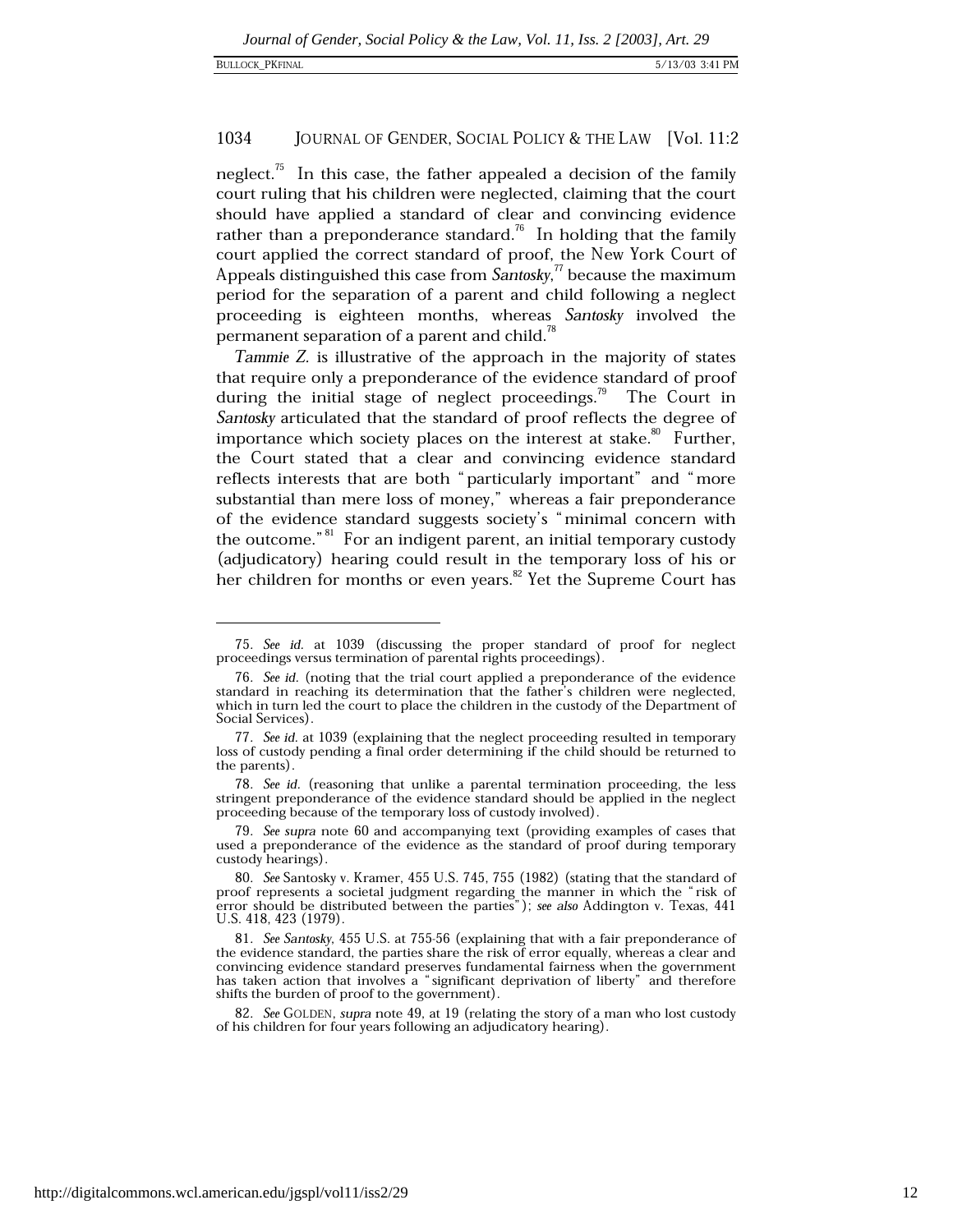assigned merely a minimal standard of proof for such a hearing.<sup>83</sup> If the indigent parent is unable to improve his or her economic situation following this hearing, a termination of parental rights proceeding often takes place.<sup>84</sup> Such a risk at least requires that proof of neglect be supported by clear and convincing evidence at both the temporary custody hearing and the termination of parental rights proceeding in order to provide the most sufficient protection against the erroneous termination of parental rights.<sup>85</sup>

Parental rights advocates argue that the mere requirement of a fair preponderance standard at initial adjudicatory hearings creates a due process violation for parents and that raising the standard to clear and convincing evidence will reduce the risk of error.<sup>86</sup> While this solution would provide a better safeguard against erroneously depriving parents of the right to raise their children, indigent parents will still remain at risk for losing their parental rights.<sup>87</sup> For the indigent parent, the core of the problem lies with the imprecise statutory definitions of child neglect, which encompass characteristics of poverty.<sup>88</sup> Without changing these definitions, raising the standard of proof will serve as an insufficient safeguard for indigent parents.<sup>89</sup>

86. See id. at 192 (arguing that there is an increased risk of error in child abuse cases because determinations in these proceedings are subjective and application of the preponderance of the evidence standard fails to reflect the potential severity of the outcomes of such proceedings).

88. See KALICHMAN, supra note 15, at 75 (arguing that characteristics of poverty leading to allegations of child neglect must be viewed in the context of differing cultures as well as the known relationship between neglect and poverty).

89. See Jennifer Wriggins, Parental Rights Termination Jurisprudence: Questioning the Framework, 52 S.C. L. REV. 241, 259 (2000) (arguing that the standards for the termination of parental rights are vague and thus the application of vague standards to the facts is "murky" in many cases).

<sup>83.</sup> See id. at 88 (emphasizing the duration of separation between an accused parent and child by stating that if neglect is determined at the temporary custody hearing, the child will be placed in foster care until a case review is conducted approximately forty-five days later and a civil trial ninety days later; lastly a dispositional hearing usually takes place approximately 120 days later).

<sup>84.</sup> See KRAUSE, supra note 70, at 279 (explaining that parental rights are terminated if the parent fails to make reasonable efforts to correct the conditions that caused the removal of the child from the home within a year after an adjudication of neglect or abuse).

<sup>85.</sup> See Colleen McMahon, Due Process: Constitutional Rights and the Stigma of Sexual Abuse Allegations in Child Custody Proceedings, 39 CATH. LAW. 153, 164-91 (1999) (noting that family preservation is a societal goal, but arguing that courts' use of the fair preponderance of the evidence standard exacerbates the risk of error in custody proceedings because allegations of sexual abuse are difficult to disprove).

<sup>87.</sup> See Annette R. Appell, Protecting Children or Punishing Mothers: Gender, Race, and Class in the Child Protection System,  $48$  S.C. L. REV. 577, 580-81 (1997) (stating that the primary problem with the child protective system is that the public system, rather than the private system, hears custody cases involving poor parents and that the government intervenes more often in the parent-child relationship of poor families based on ill-defined reasons).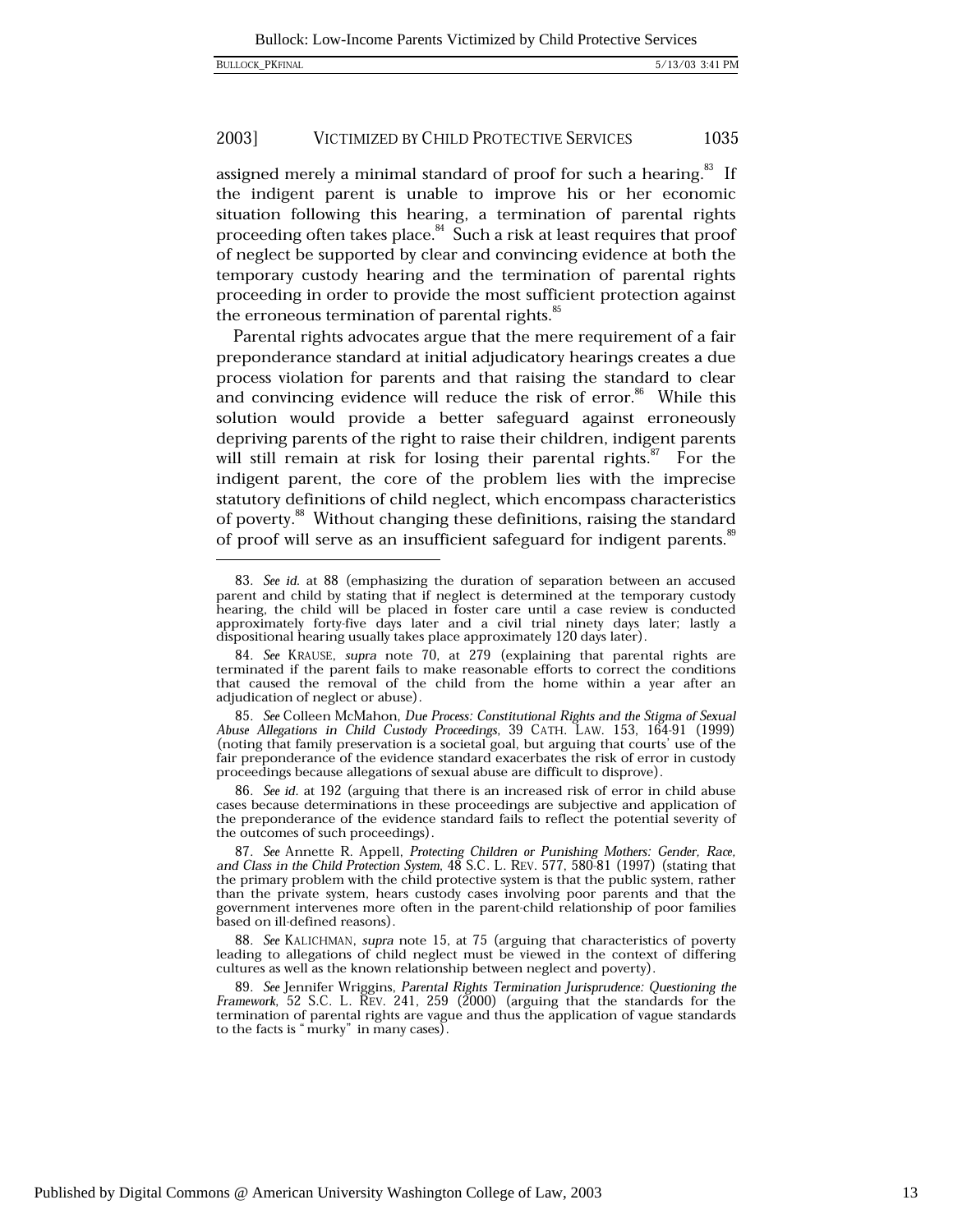#### 1036 JOURNAL OF GENDER, SOCIAL POLICY & THE LAW [Vol. 11:2]

Removing indigent children from their families, even temporarily, as a result of vague definitions and an inappropriate standard of proof results in the unfair disruption of emotional parent-child bonds.

# C. No Absolute Right to Counsel for Indigent Parents

In addition to the cursory standard of proof applied in temporary custody proceedings, the Supreme Court fails to mandate that counsel be appointed to indigent parents accused of child abuse and neglect.<sup>91</sup> In line with the Court's strong belief in maintaining the family unit, $^{32}$  it would seem that, in addition to requiring clear and convincing evidence in parental termination proceedings, the Court would at least require that indigent parents be afforded legal counsel in termination proceedings as a safeguard against the erroneous termination of parental rights.<sup>33</sup> By failing to provide counsel to indigent parents during child abuse or neglect proceedings, the current legal framework renders indigent parents extremely vulnerable to losing their parental rights.<sup>94</sup> In such cases, the State possesses the necessary funding and expert witnesses to present a strong case demonstrating neglect and potentially leading to the termination of parental rights.<sup>35</sup> Surprisingly, however, despite the

<sup>90.</sup> See Cahn, supra note 9, at 1191 (arguing that children possess the right to be raised in a safe environment, but removing children from their homes disrupts the strong emotional bonds shared between family members and the separation has a severe impact on children); see also Ex Parte Petition of C.E.H., 391 A.2d 1370, 1372 (D.C. 1978) (emphasizing the importance of the emotional bond shared between a parent and child when determining the best interests of a child).

<sup>91.</sup> See Lassiter v. Dep't of Soc. Serv., 452 U.S. 18, 33 (1981) (holding that due process does not require appointing counsel for indigent parents during parental termination proceedings where the parent demonstrates disinterest in custody of the child)

<sup>92.</sup> See Stanley v. Illinois, 405 U.S. 645, 651 (1972) (holding that parents possess the "essential" due process right to raise their children); Meyer v. Nebraska, 262 U.S. 390, 399 (1923) (holding that the Fourteenth Amendment includes the fundamental right to bring up children).

<sup>93.</sup> See Santosky v. Kramer, 455 U.S. 745, 753-54 (1982) (stating that individuals faced with the termination of their parental rights have the right to procedural protections). But see Lassiter, 452 U.S. at 33 (holding, in a five to four opinion, that due process does not demand appointing counsel for indigent parents during every parental termination proceeding, such as that in which the parent demonstrates disinterest in the custody of the child).

<sup>94.</sup> See Santosky, 455 U.S. at 763 (stating that State's ability to build and present its case is disproportionate to the parents' ability to prepare a sufficient defense).

<sup>95.</sup> See id. at 763-64 (explaining that the child protective services agency possesses the ability to spend large amounts of money to prosecute a termination case and the State calls expert witnesses whom the State hires to both investigate allegations of child abuse or neglect and testify against the parents); *id.* at 790 n.13 (noting in dicta that the parents in the Santosky case claimed that the State sought court orders to prevent the parents from visiting their children while in protective custody, which would have prevented the parents from fulfilling the necessary visitation required to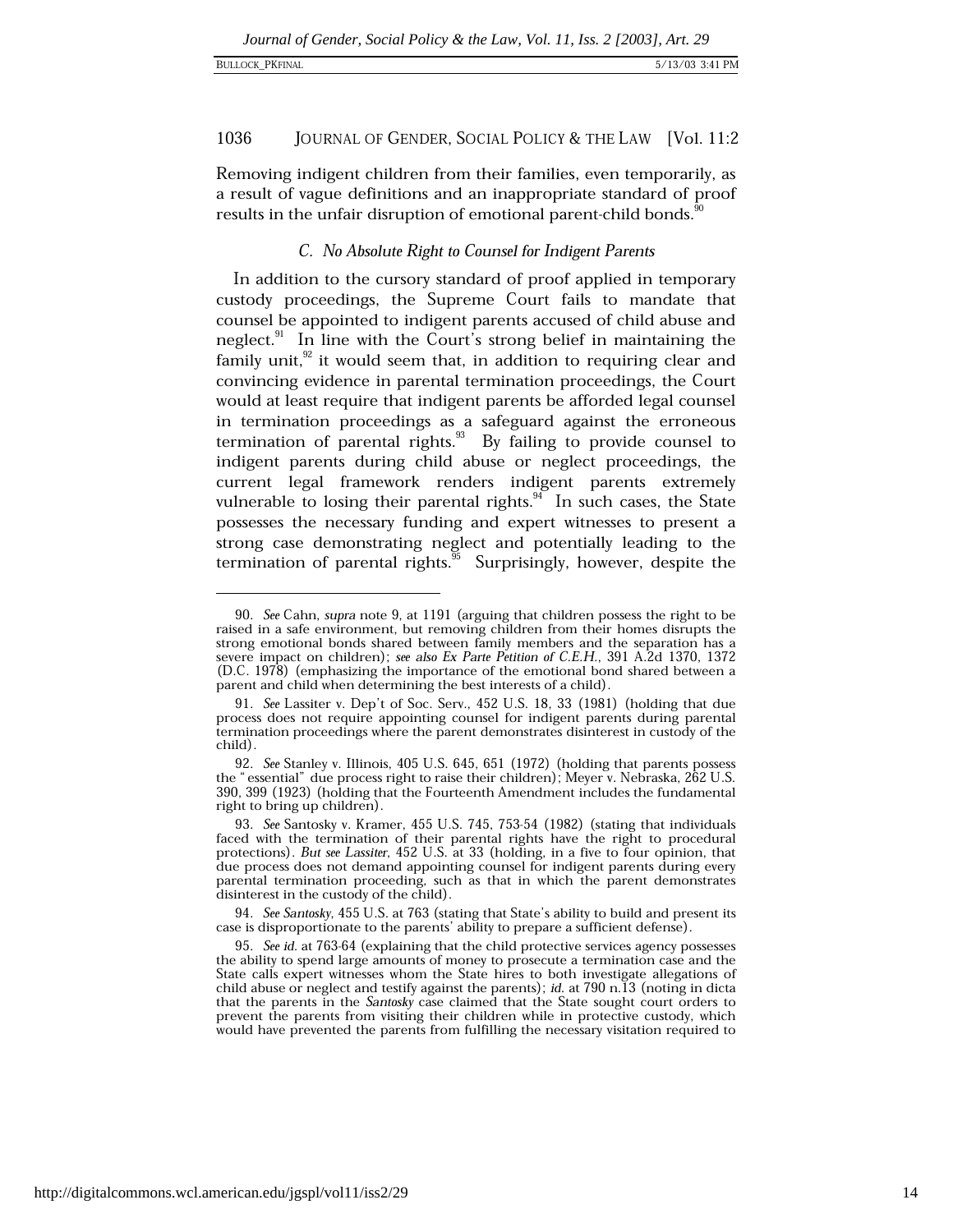previously discussed vulnerabilities of indigent parents and the fundamental nature of the interest of the state, the Court has refused to require the appointment of counsel to indigent parents in parental termination proceedings.<sup>96</sup>

# 1. Need for Legal Representation for Indigent Parents

Low-income families often cannot afford to pay the costs associated with cases of child abuse.<sup>97</sup> For example, in 1988, a Prince William County, Virginia, couple arrived home to find that their ten-year-old son was missing and in the custody of the Virginia Department of Social Services due to an allegation of child neglect.<sup>38</sup> As a result of this incident, "the couple spent more than \$30,000 in counseling fees alone to regain custody of their son<sup>" $\frac{99}{2}$ </sup> an amount of money most low-income families cannot afford to spend.<sup>100</sup> Low-income parents, who often can barely afford to provide necessities for their children, should not be expected to pay for legal assistance in child neglect proceedings which may be erroneously initiated.<sup>101</sup>

98. See Neuman, supra note 1, at 6 (recounting the story of the Jordans, who arrived home to find a note attached to their front door specifying a court date and notifying them that they had been charged with child neglect).

99. Id. at 6 (stating that the Jordans spent more than \$30,000 in counseling fees alone to help "their son cope with his fear of abandonment," which resulted from being removed from his home and parents and placed in foster care); see also MACK, supra note 3, at 56 (noting another case where a father accused of sexually abusing his daughter paid \$260,000 for Child Protective Services therapy and sex offender tests in order to regain custody of his daughter).

101. See Wriggins, supra note 89, at 257 (arguing that retaining counsel for child

regain custody of their children).

<sup>96.</sup> See Lassiter, 452 U.S. at 27 (noting that an indigent individual has a right to appointed counsel only where he or she risks losing personal freedom). But see M.L.B. v. S.L.J., 519 U.S. 102, 107 (1996) (holding that an indigent mother who lacked funds to pay court fees could not be denied the right to appellate review of the trial court's finding that she was unfit as a parent).

<sup>97.</sup> Cf. Rosalie R. Young, The Right to Appointed Counsel in Termination of Parental Rights Proceedings: The State's Response to Lassiter, 14 TOURO L. REV. 247, 257 (1997) (stating that the right to counsel is vital to low-income parents because the expectation that they can hire an attorney at their own expense is unrealistic).

<sup>100.</sup> See Jeanne Brooks-Gunn et al., Toward an Understanding of the Effects of Poverty upon Children, in CHILD WELL-BEING, CHILD POVERTY AND CHILD POLICY IN MODERN NATIONS 3 (Hiram E. Fitzgerald et al. eds., 1995) (stating that in 1991, the poverty thresholds in the United States ranged from \$10,860 to \$16,460 before taxes); Karen Christopher et. al., Gender Inequality in Poverty in Affluent Nations: The Role of Single Motherhood and the State, in CHILD WELL-BEING, CHILD POVERTY AND CHILD POLICY IN MODERN NATIONS 199, 200 (Koen Vleminckx et al. eds., 2000) (stating that individuals are classified as being "in poverty" if their household incomes fall below half the median household income for the nation); see also Cohn, supra note 5 (demonstrating that indigent parents cannot possibly afford to hire legal representation in child neglect proceedings, and reporting that while the national median household income was \$42,148 for the year 2000, a total of 31.1 million individuals still remain in poverty).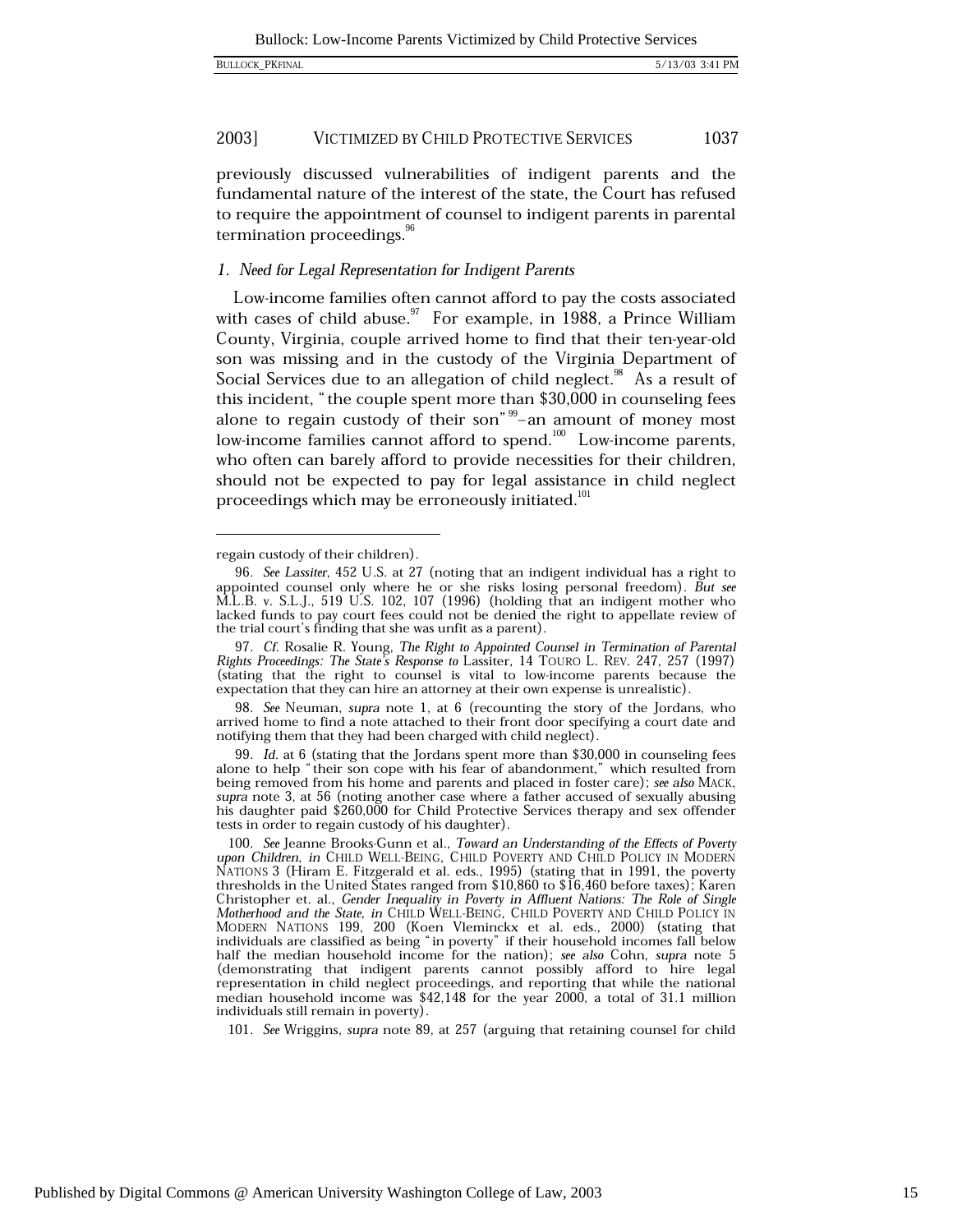#### 1038 JOURNAL OF GENDER, SOCIAL POLICY & THE LAW [Vol. 11:2]

# 2. Lassiter v. Department of Social Services

Lassiter v. Department of Social Services<sup>102</sup> is the leading Supreme Court case establishing that low-income parents do not possess a constitutional right to counsel with regard to child abuse and neglect proceedings.<sup>103</sup> In Lassiter, the petitioner's infant son was removed by the Durham County Department of Social Services due to allegations of child neglect and later held to be neglected by a North Carolina state court.<sup>104</sup> The petitioner appealed the state court decision claiming that she was entitled to counsel under the Fourteenth Amendment due to her indigence.<sup>105</sup> The Court held that the Constitution does not require the appointment of counsel to indigent parents, and that the determination of whether to provide counsel should be made on a case-by-case basis.<sup>106</sup>

The Fourteenth Amendment guarantees due process of law and equal protection of the laws.<sup>107</sup> However, the Lassiter decision does not afford due process to indigent parents forced to defend themselves against allegations of child neglect due to their indigent status.<sup>108</sup> Being that low-income parents are accused of child neglect at a higher rate than parents of other income levels, it is both unjust

neglect proceedings is extremely difficult especially if the party lacks a substantial income).

<sup>102. 452</sup> U.S. 18 (1981).

<sup>103.</sup> See id. at 31-32 (reasoning that the Constitution fails to require the appointment of counsel in every parental termination proceeding and that the determination of whether due process requires the appointment of counsel should be decided by the trial court).

<sup>104.</sup> See id. at 20 (noting that because the petitioner failed to provide her infant son with appropriate medical care, the District Court of Durham County, N.C., held that he was a neglected child and placed him in the custody of the Department of Social Services).

<sup>105.</sup> See id. at 24 (discussing Ms. Lassiter's argument that she was indigent and thus due process required that she be appointed counsel). However, the North Carolina Court of Appeals held that the invasion of privacy was not "so serious or unreasonable" as to require granting the appointment of counsel as a constitutional mandate. Id.

<sup>106.</sup> See id. at 31 (applying the three factors introduced in Mathews v. Eldridge, 424 U.S. 319, 335 (1976) – (1) parent's interest in raising the child, (2) State's interest in protecting the child, and (3) the risk of error for an erroneous deprivation of parental rights-and concluding that the complex proceedings and lack of counsel for the parent would not "always be great enough to make the risk of erroneous deprivation of the parent's rights insupportably high").

<sup>107.</sup> See U.S. CONST. amend. XIV, § 1 (stating that no State shall deprive any individual of "life, liberty, or property, without due process of law" or deny any person "equal protection of the laws").

<sup>108.</sup> See Kathleen A. Bailie, The Other "Neglected" Parties in Child Protective Proceedings: Parents in Poverty and the Role of the Lawyers Who Represent Them, 66 FORDHAM L. REV. 2285, 2297 (1998) (demonstrating that an indigent parent's right to hire counsel at his or her own expense does not actually provide protection).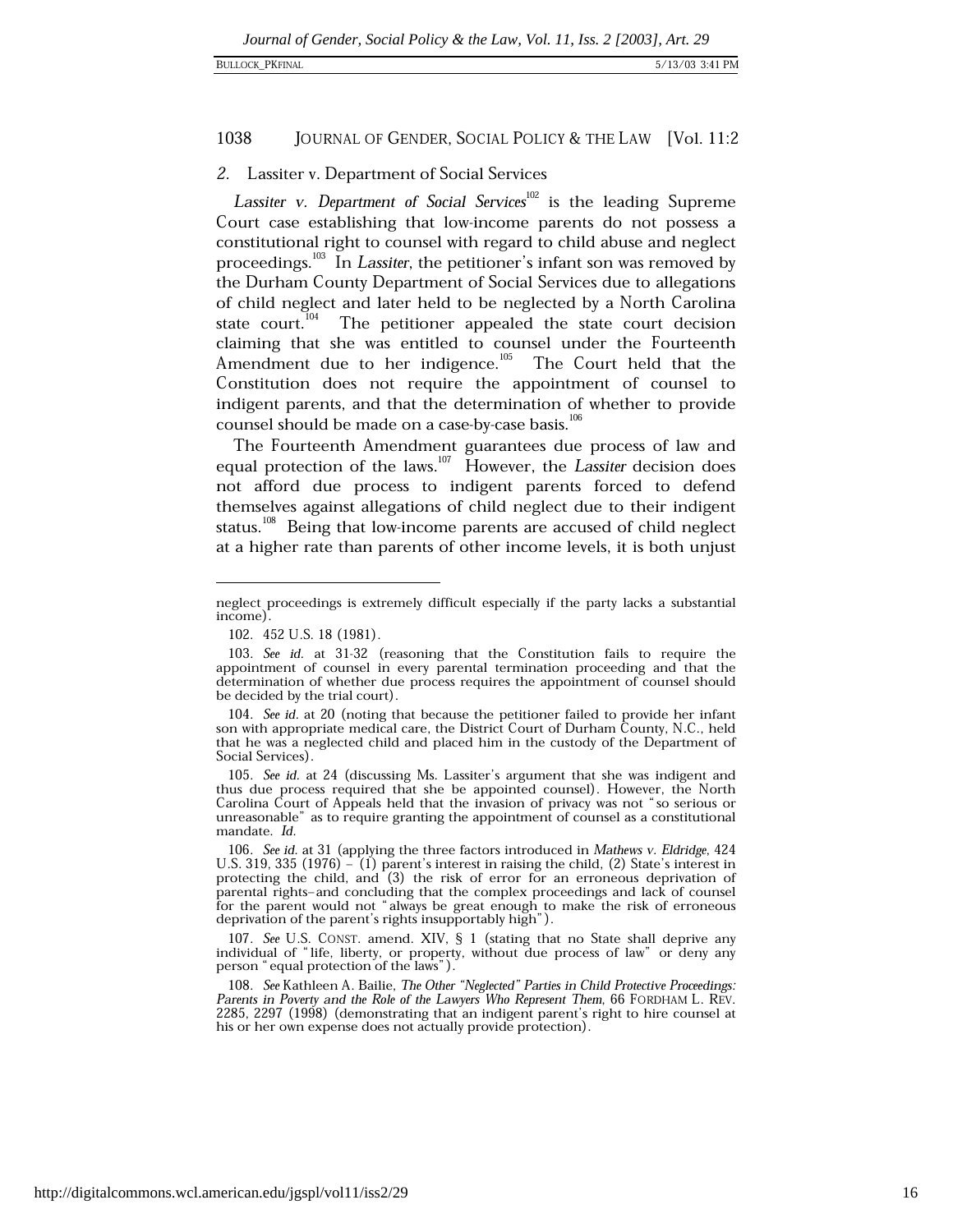2003]

1039

and unrealistic to require such parents, who often cannot afford basic necessities, to hire legal counsel.<sup>109</sup> The failure to appoint legal counsel to indigent parents during neglect proceedings places the fundamental interest in raising one's child at risk.<sup>110</sup>

The Court in Lassiter notes that an indigent individual only possesses a right to legal counsel when the individual could potentially lose his or her physical liberty.<sup>111</sup> Yet, in this case, as well as preceding cases, the interest in raising one's child has been regarded as fundamental.<sup>112</sup> Thus, an indigent individual's right to counsel should apply not only when the risk of being deprived of personal freedom is at hand, but also when the risk of losing one's child is at issue.<sup>113</sup> The risk that an indigent parent will lose the right to raise his or her child is increased by the absence of legal counsel during a neglect proceeding.<sup>114</sup> Not only is an indigent parent likely to lack the financial means to secure legal representation,<sup>115</sup> but the indigent parent is also likely to lack the requisite training to understand all of the important legal terms and issues involved

<sup>109.</sup> See Lassiter, 452 U.S. at 57 (Blackmun, J., dissenting) (inferring that the right to counsel is essential for indigent parents who do not possess the ability to properly represent themselves during child abuse or neglect proceedings and stating: "I find virtually incredible the Court's conclusion today that her termination proceeding was fundamentally fair. To reach that conclusion, the Court simply ignores the defendant's obvious inability to speak effectively for herself, a factor the Court has found to be highly significant in past cases.").

<sup>110.</sup> See id. at 37 (Blackmun, J., dissenting) (emphasizing that the interest at stake when deciding not to appoint counsel to indigent parents is fundamental because it directly affects that individual's liberty interest).

<sup>111.</sup> See id. at 26-27 (stating that an indigent has a right to counsel only when the indigent may be deprived of physical liberty if he or she does not prevail in the case).

<sup>112.</sup> See, e.g., Meyer v. Nebraska, 262 U.S. 390, 399 (1923) (stating that individuals possess a fundamental liberty interest in raising their children); see also Lassiter, 452<br>U.S. at 38 (quoting *Stanley v. Illinois*, 405 U.S. 645, 651 (1972), and emphasizing a parent's interest in the "companionship, care, custody, and management of his or her children").

<sup>113.</sup> See Wriggins, supra note 89, at 257 (arguing that an indigent parent should be granted counsel in child abuse and neglect proceedings because these proceedings are fact-intensive and require a great deal of time and substantial funds, which an indigent litigant most likely lacks); see also Young, supra note 97, at 258 (noting that research offers evidence that counsel is critical to the maintenance of legal rights.").

<sup>114.</sup> See Santosky v. Kramer, 455 U.S. 745, 753-54 (1982) (stating that persons facing the dissolution of parental rights have a vital need for procedural protections).

<sup>115.</sup> See Young, supra note 97, at 257 (describing the right of indigent litigants to hire legal counsel at their own expense as a "cruel sham"). This statement is based on the fact that, since low-income parents whose children were removed from the home on the grounds of neglect sometimes lacked sufficient financial means to provide basic necessities for their children, they obviously lacked financial means to hire an attorney. Id.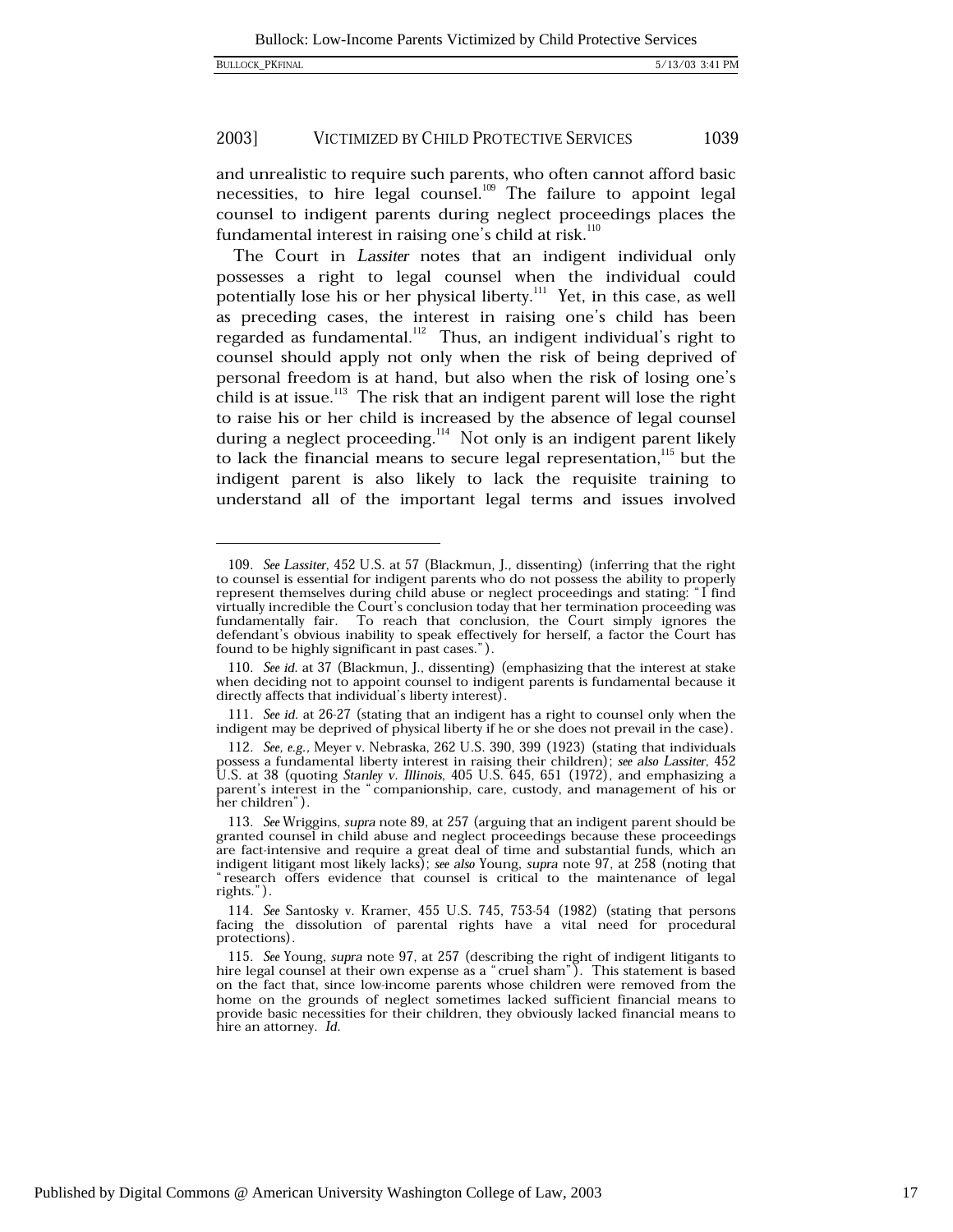#### 1040 JOURNAL OF GENDER, SOCIAL POLICY & THE LAW [Vol. 11:2

during a neglect proceeding.<sup>116</sup>

In essence, low-income parents' due process rights are infringed upon in such a way that they are unjustly punished twice for their state of poverty: first when their children are removed from the home on the grounds of neglect when the true problem is poverty; and second when they cannot afford, nor are they guaranteed, counsel to defend themselves against charges of neglect. Without counsel, lowincome parents face a greater risk of permanently losing their children, and thus their fundamental right to raise them, on the basis of their financial situation.<sup>117</sup> The Court has long recognized the importance of family integrity as a fundamental value.<sup>118</sup> yet this value has been diminished by not requiring states to provide counsel to indigent parents during parental termination proceedings.<sup>119</sup>

## II. LACK OF NARROW DEFINITIONS OF CHILD ABUSE

In the United States, parents possess diverse religious, ethnic, financial and racial backgrounds and thus raise their children in different manners.<sup>120</sup> However, judges and caseworkers sometimes fail to understand these distinctions. $^{121}$  This failure to recognize familial distinctions often results in the separation of families at the

<sup>116.</sup> See Lassiter, 452 U.S. at 30 (recognizing that indigent parents are likely to be uneducated and the issues involved in a termination hearing are sometimes complex).

<sup>117.</sup> See Young, supra note 97, at 257 (arguing that counsel is required to present the parent-child relationship and that indigent parents without counsel may fail to understand the complexities of the proceeding and will not properly be heard without the assistance of counsel); see also Lassiter, 452 U.S. at 51 (Blackmun, J., dissenting) (asserting that indigent parents representing themselves may be unaware of legal standards and practices and thus not present their case in an adequate manner).

<sup>118.</sup> See Meyer v. Nebraska, 262 U.S. 390, 399 (1923).

<sup>119.</sup> See Sheri Bonstelle & Christine Schessler, Adjourning Justice: New York State's Failure to Support Assigned Counsel Violates the Rights of Families in Child Abuse and Neglect<br>Proceedings, 28 FORDHAM URB. L.J. 1151, 1151-52 (2001) (arguing that since many indigent parents are too poor to provide food and clothing for themselves and their children, let alone be able to hire counsel, justice requires that parents be appointed counsel to ensure that they are heard).

<sup>120.</sup> See U.S. CENSUS BUREAU, CENSUS 2000 BRIEF (last visited Mar. 2, 2003) (reporting that out of a total population of 281,421,906 Americans, 75.1% are Caucasian, 12.3% are Black or African-American, 0.9% are American Indian, 3.6% are Asian, and 12.5% are Hispanic or Latino), available at http://www.census.gov/ population/www/socdemo/race.html.

<sup>121.</sup> See MACK, supra note 3, at 65 (quoting Neil Gilbert, social welfare professor at the University of California, Berkeley, who believes that judges and caseworkers do not seem to appreciate the distinctions in the ways in which parents raise their children, and thus child welfare agencies often undermine fundamental democratic freedoms such as American cultural pluralism).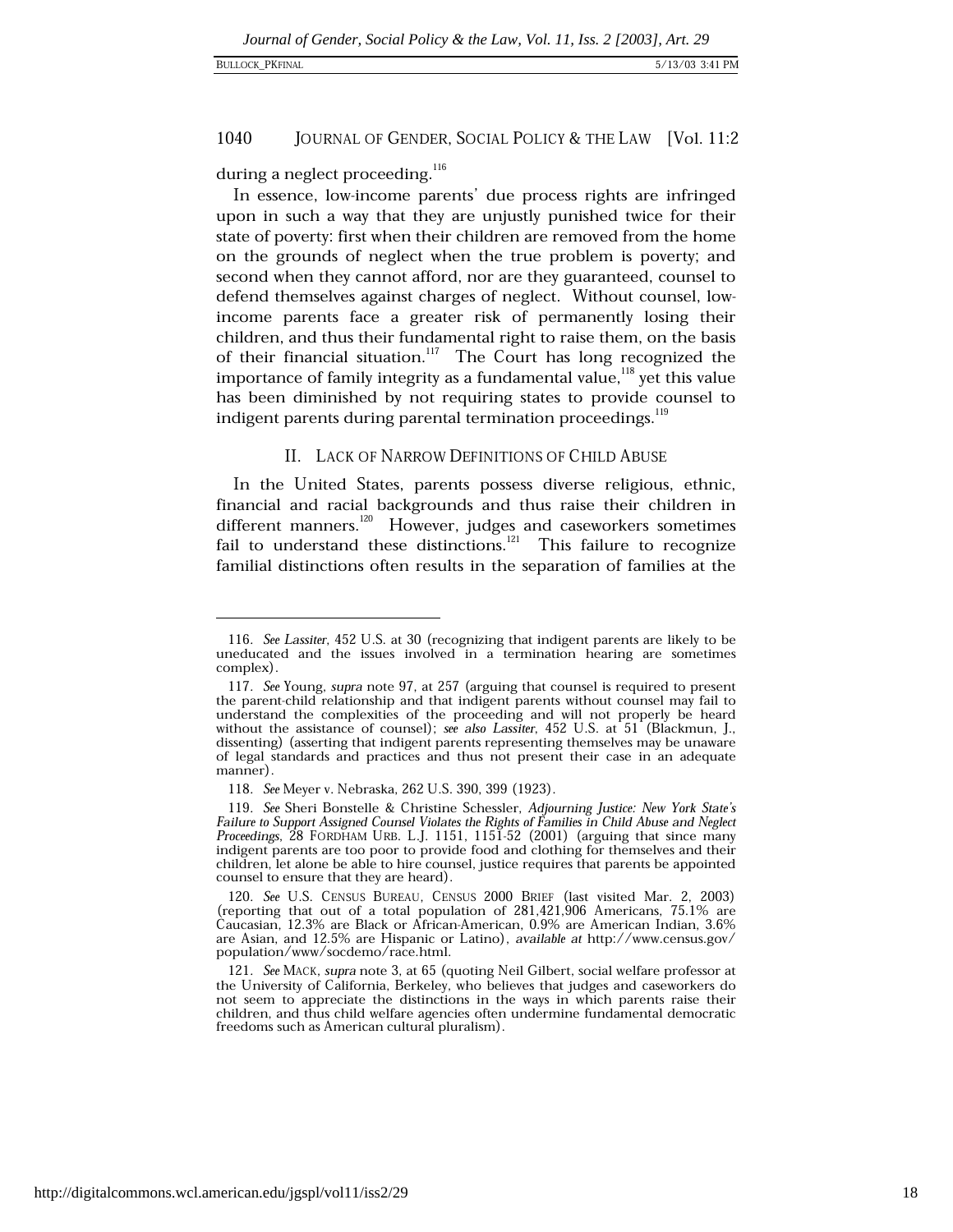hands of the child welfare system.<sup>122</sup> This is especially true for minority and low-income families who are vulnerable to the unjust termination of their parental rights.<sup>123</sup> Reports of child maltreatment are sometimes made in situations where a parent is merely guilty of being poor. $^{124}$  It has been argued that the relationship between poverty and child abuse or neglect is due to reporting bias<sup>125</sup> on behalf of professionals who are more likely to report low-income families to child protective service agencies.<sup>126</sup> For low-income parents victimized by the child protective system, reporting bias may result in the placement of their children in the foster care system where many children are both neglected and abused.<sup>127</sup> Frequently, children who remain in the foster care system for a long period of time are moved from foster home to foster home and are denied the care and nurturing of their parents from whom they have been separated due to the consequences of reporting bias based on their economic situation.<sup>128</sup>

<sup>122.</sup> See Appell, supra note 87, at 589 (arguing that the child protection system places children in foster care based largely on the race, class, and sex of their primary parents, which results in children being harmed by the separation from their families); see also Horwitz & Higham, supra note 9 (quoting Thomas Wells, executive director of the Consortium for Child Welfare, who believes that removing a child from his or her home traumatizes the child because the child loses touch with all that is familiar, and that this trauma must be weighed with the safety risk of remaining with the parents).

<sup>123.</sup> See MACK, supra note 3, at 67 (noting that poor children are more likely to be removed from the home and placed in the foster care system).

<sup>124.</sup> See INFORMATION SERIES ON CURRENT TOPICS: CHILD ABUSE, BETRAYING A TRUST 28-29 (Mei Ling Rein et al. eds., 2001) [hereinafter INFORMATION SERIES ON CURRENT TOPICS] (citing RICHARD WEXLER, WOUNDED INNOCENTS: THE REAL VICTIMS OF THE WAR AGAINST CHILD ABUSE (1995), which discussed instances where child abuse was reported for a parent's failure to pay a utility bill and inability to afford to buy a pair of eyeglasses for the child).

<sup>125.</sup> See Jane Waldfogel, Protecting Children in the 21st Century, 34 FAM. L.Q. 311, 327 (2000) (noting that links between neglect and poverty may be amplified by reporting bias).

<sup>126.</sup> See Appell, supra note 87, at 585 (arguing that child protection authorities are more inclined to separate low-income parents and children due to the fact that lowincome families fail to fit the dominant white, middle-class, suburban paradigm, so child protection agencies, judges and attorneys view these families as "less worthy of preservation"); see also GOLDEN, supra note 49, at 56 (noting that the majority of child maltreatment reports refer to neglect and the majority of families investigated by child protective service are also on public assistance).

<sup>127.</sup> See Douglas Besharov, Child Abuse: Arrest and Prosecution Decision-Making, 24 AM. CRIM. L. REV. 315, 320 (1986) (stating that while in foster care, many children are neglected or abused and noting that although foster care is theoretically a shortterm remedy to protect children, more than 50% of children remain in foster care for over two years and approximately 30% are away from their parents for over six years).

<sup>128.</sup> See id. at 320-21 (stating that children who remain in foster care for more than a short time are denied consistent nurturing and support, which results in severe emotional and behavioral problems). In one county, 29% of the children in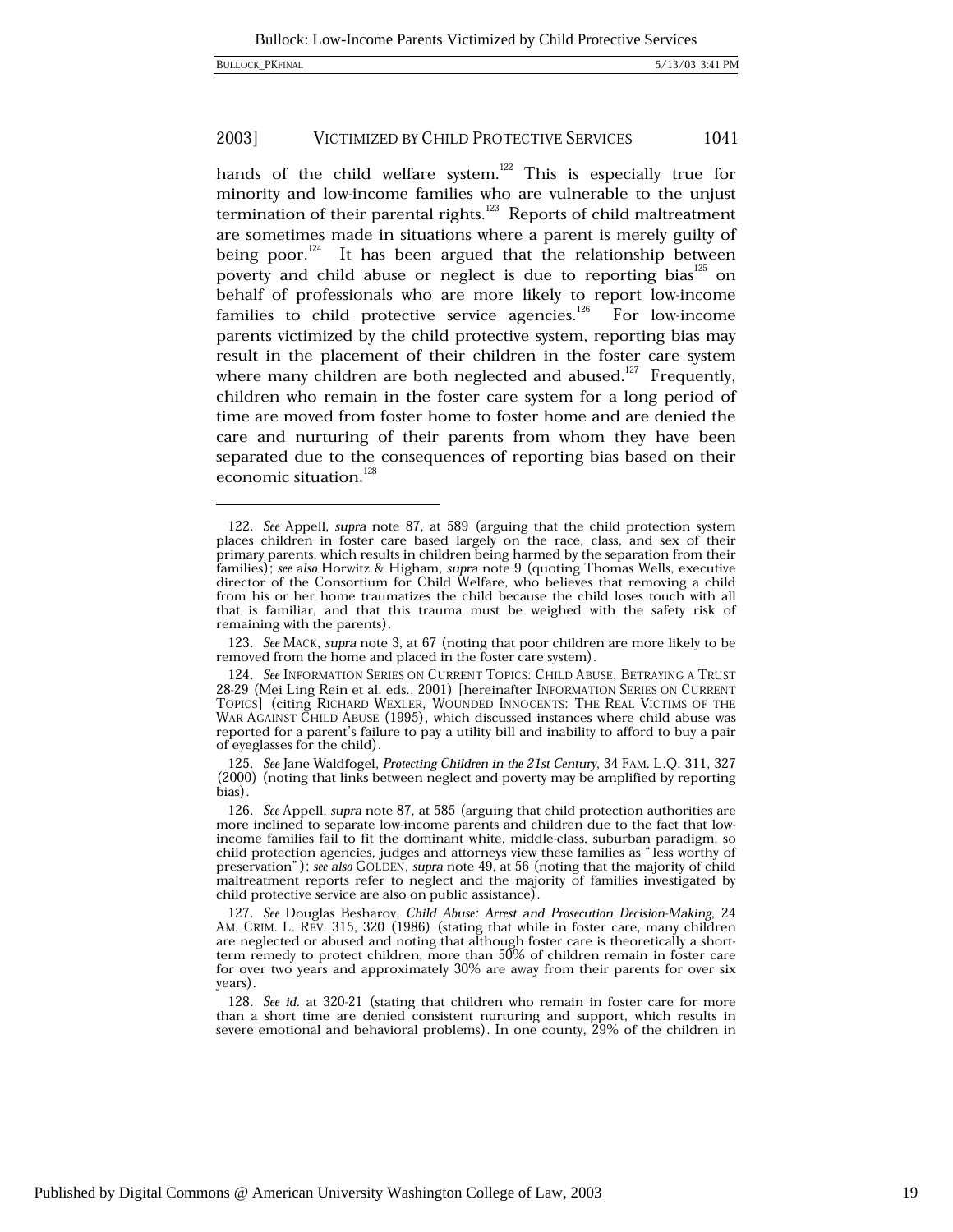### 1042 JOURNAL OF GENDER, SOCIAL POLICY & THE LAW [Vol. 11:2]

Moreover, reporting bias is further facilitated by the broad and ambiguous statutory definitions of the terms "child neglect" and "child abuse."<sup>129</sup> The Child Abuse Prevention and Treatment Act<sup>130</sup> defines child abuse and neglect as "the physical or mental injury, sexual abuse or exploitation, negligent treatment, or maltreatment of a child under the age of 18 by a person who is responsible for the child's welfare under circumstances which indicate that the child's health or welfare is harmed or threatened thereby."<sup>131</sup> This federal definition of child abuse and neglect is broad and fails to clarify terms used within the definition, such as "negligent treatment" and "maltreatment."<sup>132</sup> Likewise, states and communities throughout the nation possess various definitions for child maltreatment.<sup>133</sup> Definitions of child abuse range from narrow definitions emphasizing specific characteristics of abuse or neglect, $134$  to broader definitions emphasizing maltreatment in general, $^{135}$  and to yet broader definitions focusing on the development of a child.<sup>136</sup> The vagueness of these broad definitions may encompass characteristics of poverty and result in the unnecessary removal of children from the home.<sup>137</sup>

134. See, e.g., ARIZ. REV. STAT. ANN. § 8-531(11) (West 2002) (stating that characteristics of neglect include lack of adequate food, clothing, shelter, medical care, and supervision).

135. See, e.g., FLA. STAT. ANN. § 39.01(45) (West 2002) (stating that neglect includes allowing a child to live in an environment that "causes the child's physical, mental, or emotional health to be significantly impaired or to be in danger of being significantly impaired").

foster care had been moved to at least four homes in less than five years. Id.

<sup>129.</sup> See ROBIN E. CLARK ET AL., THE ENCYCLOPEDIA OF CHILD ABUSE 42-47 (2d ed. 2001) (providing examples of broad state statutory definitions of child abuse).

<sup>130. 42</sup> U.S.C. §§ 5101-5106 (2000).

<sup>131. 42</sup> U.S.C. § 5101 (2001).

<sup>132.</sup> See Sana Loue, Legal and Epidemiological Aspects of Child Maltreatment, 19 J. LEGAL MED. 471, 472 (2000) (stating that vagueness and ambiguities surrounding definitions of child abuse and neglect prove problematic for every aspect of the child maltreatment field, including the reporting system, policy planning and research).

<sup>133.</sup> See Michael Freeman, Child Abuse: The Search for a Solution, in OVERCOMING CHILD ABUSE: A WINDOW ON A WORLD PROBLEM 3-4 (Michael Freeman ed., 2000) (arguing that definitions of child abuse reflect ideological differences and have an important impact on civil liberties because these definitions serve as the basis for deciding where and with whom children belong).

<sup>136.</sup> See, e.g., OHIO REV. CODE ANN. § 2151.03(A)(3), (6) (West 2002) (defining abuse or neglect as refusal or negligence to provide "care necessary for the child's health, morals, or well-being" and due to this refusal or negligence, the child<br>"suffers physical or mental injury that harms or threatens to harm the child's health or welfare").

<sup>137.</sup> See Besharov, supra note 3, at 201 (arguing that a distinction should be made between child neglect and living conditions typical of a family's poverty); see also Janet Weinstein & Ricardo Weinstein, Before it's too Late: Neuropsychological Consequences of Child Neglect and their Implications for Law and Social Policy, 33 U. MICH. J.L. REFORM 561, 565 (2001) (stating that a lack of a clear definition of neglect leaves too much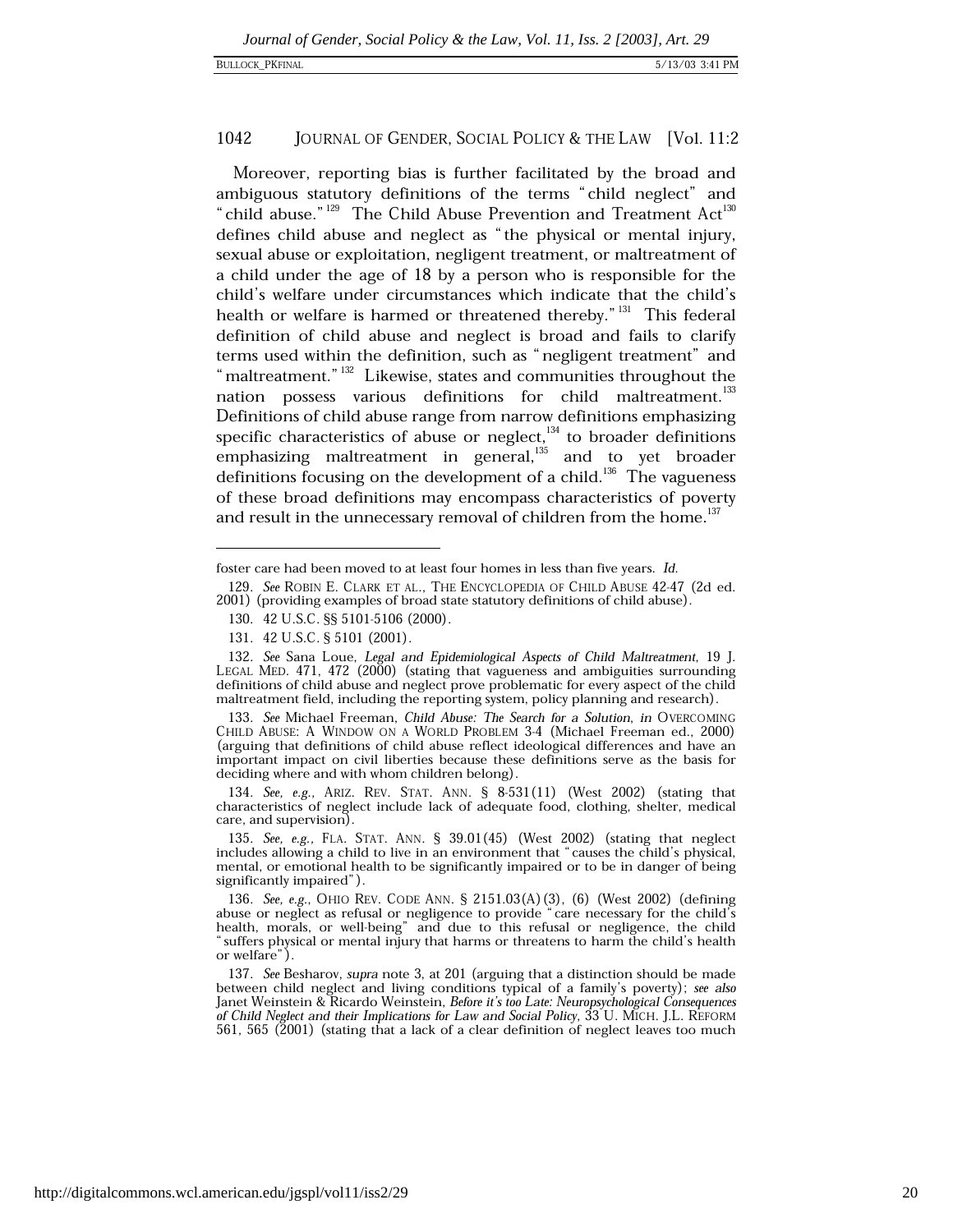#### 2003] VICTIMIZED BY CHILD PROTECTIVE SERVICES 1043

# A. Low-income Family Unfairly Separated on Grounds of Child Neglect

In 1991, a recently widowed Chicago resident, James Norman, developed a heart condition making him unable to work full time.<sup>138</sup> At this time, he was raising his two daughters, ages ten and twelve, in a one-bedroom apartment.<sup>139</sup> Due to his medical condition and inability to maintain full-time employment, Mr. Norman fell behind on paying his utility bills and the electricity in his apartment was shut off.<sup>140</sup> Following a report, a child protective services worker visited Mr. Norman's apartment and discovered that the apartment was untidy and contained spoiled food in the refrigerator due to the lack of electricity.<sup>141</sup> Upon this finding, Illinois' Department of Children and Family Services removed Mr. Norman's children from his home. Consequently, Mr. Norman lost his monthly public assistance stipend, his Social Security dependent payments, his apartment and his job.<sup>142</sup> Four years after the removal of his daughters, Mr. Norman ultimately was awarded the right to be reunited with them.<sup>143</sup> Unfortunately. although Mr. Norman ultimately prevailed in regaining custody of his daughters, he died one week prior to being reunited with them.<sup>144</sup> Ironically, Mr. Norman's case is regarded as a "victory for Chicago's poor" because his case forced the Illinois Department of Children and Family Services to stop removing children from impoverished

discretion in the hands of social workers and judges). But see KALICHMAN, supra note 15, at 186 (arguing that vague definitions of child abuse and neglect are helpful in judicial rulings because such definitions permit judges to make determinations about cases that may not fit within a narrow definition of abuse).

<sup>138.</sup> See GOLDEN, supra note 49, at 19 (recounting the story of James Norman as an example of the consequences of the child welfare system's failure to distinguish neglect from poverty).

<sup>139.</sup> See id. (noting that due to Mr. Norman's inability to work full time because of his medical condition, he and his children were forced to reside in a one-bedroom apartment).

<sup>140.</sup> See id. (explaining that following his wife's death, Mr. Norman began raising his daughters, but encountered financial troubles when he was diagnosed with a heart condition and could no longer work full-time).

<sup>141.</sup> See id. (commenting that a neighbor contacted Child Protective Services reporting that the two children were often left at home alone).

<sup>142.</sup> See id. (noting that after the state removed his daughters, Mr. Norman lost his monthly \$96 public assistance, his \$200 monthly Social Security dependent payments, his insurance and his job because these stipends were conditioned upon Mr. Norman having custody of his daughters).

<sup>143.</sup> See id. (noting that as a result of Mr. Norman's case, the Illinois Department of Children and Family Services, a child protective services agency, agreed to provide housing and monetary assistance to low-income families).

<sup>144.</sup> See id. at 19 (remarking that the Legal Assistance Foundation of Chicago filed a federal class action suit against the Illinois Department of Children and Family Services and prevailed, thus helping reunite poor families with their children by providing them with housing and cash assistance, but Mr. Norman unfortunately failed to reap the benefits of this victory).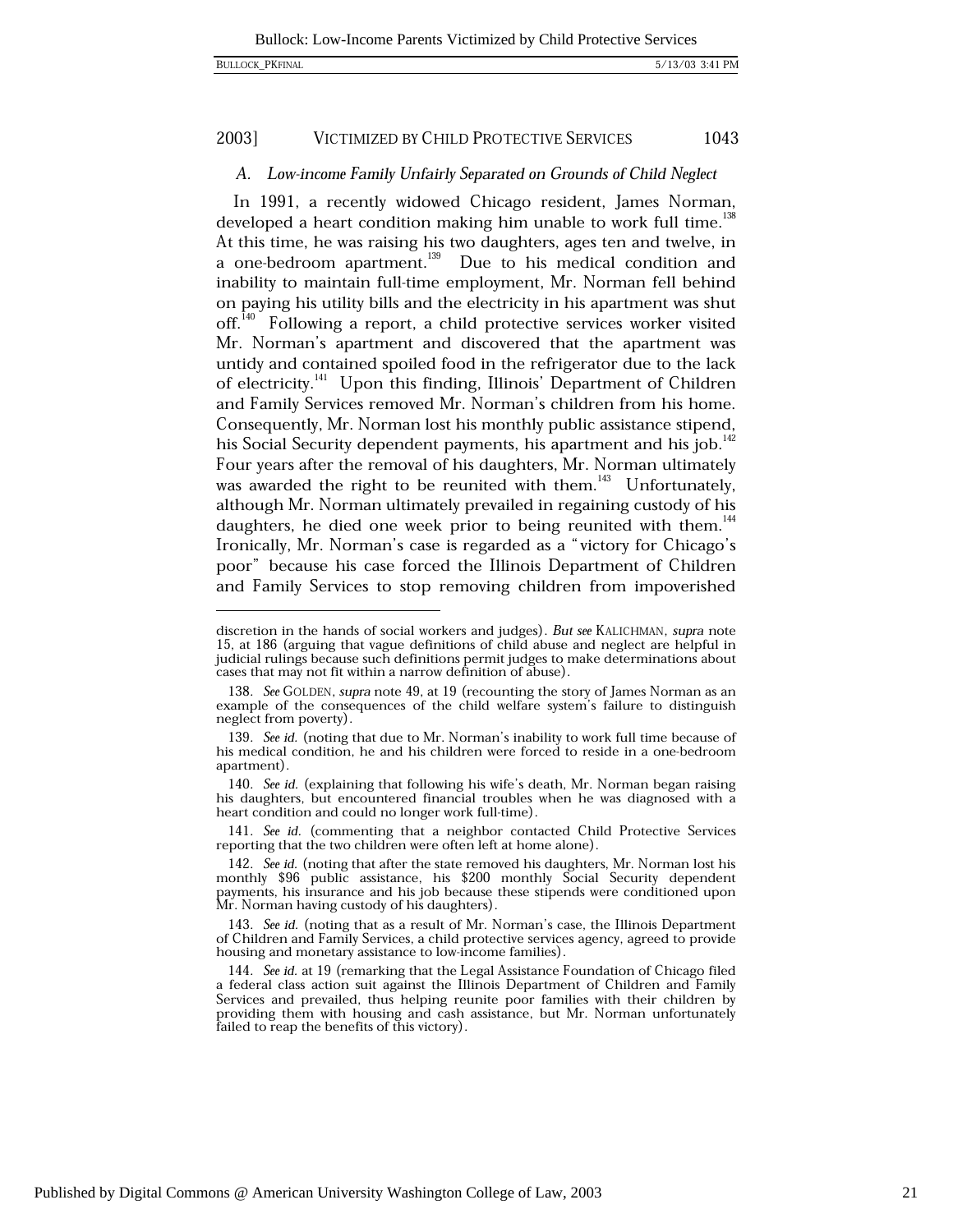### 1044 JOURNAL OF GENDER, SOCIAL POLICY & THE LAW [Vol. 11:2]

families based on allegations of child neglect.<sup>145</sup>

Like other low-income families, Mr. Norman suffered the loss of his children at the hands of a child protective services agency on the basis of poverty, which was mistaken for child neglect.<sup>146</sup> The removal of Mr. Norman's daughters from his home also serves as an example of the repercussions of reporting bias, felt by many low-income families who are separated from their children based upon their financial situation.<sup>147</sup>

Various characteristics of poverty also fall within the broad statutory definitions provided by states, which facilitate the use of reporting bias.<sup>148</sup> In turn, child protective service workers are able to justify the removal of children from low-income homes on the basis of this vague statutory language.<sup>149</sup> For instance, Nebraska's definition of child abuse and neglect is defined as "knowingly, intentionally, or negligently causing or permitting a minor child to be deprived of necessary food, clothing, shelter or care."<sup>150</sup> This could easily encompass situations of poverty such as clothing, nutritional and hygiene deficiencies.<sup>151</sup>

### В. The Poverty Exemption as a Solution for the Confusion Between Neglect and Poverty

As a solution for the abuse of vague definitional standards, a

<sup>145.</sup> See id. (stating that class action suits are often required to force child welfare agencies to distinguish neglect from poverty and that Mr. Norman's case served as an example of such a suit).

<sup>146.</sup> See UNDERSTANDING CHILD ABUSE AND NEGLECT 69 (Nat'l Research Council ed., 1993) (asserting that the poor are over-represented with regard to reports made to child protection agencies because they have more contact with social services and other agencies that report child maltreatment).

<sup>147.</sup> See Appell, supra note 87, at 581, 584 (noting that the government intervenes more often in the custodial relationships of indigent families because these families lack power and resources and are not entitled to the same privacy as most Americans due to the fact that they receive public assistance).

<sup>148.</sup> See, e.g., 325 ILL. COMP. STAT.  $5/3$  (West 2001) (defining child abuse and neglect as conduct that "inflicts, causes to be inflicted or allows to be inflicted" or "creates a substantial risk" of harm). This definiti a "substantial risk of harm," which leaves open the possibility that some characteristics of poverty may fall within this ambiguous term. Id.

<sup>149.</sup> See KALICHMAN, supra note 15, at 184-85 (arguing that broad legal definitions of child abuse are criticized for being so vague as to allow child protective agency professionals to set their own standards for what constitutes abuse or neglect).

<sup>150.</sup> NEB. REV. STAT. § 28-710(1)(c) (West 2001); see also UTAH CODE ANN. § 62A-4a-402 (West 2001) (defining child abuse or neglect as "causing harm or threatened harm to a child's health or welfare").

<sup>151.</sup> See Besharov, supra note 3, at 201 (noting conditions of poverty that are prone to over-reporting, which include torn clothing or lack of a winter coat, eating unbalanced meals, hygiene, unsanitary homes, insect bites, lice and unsafe homes).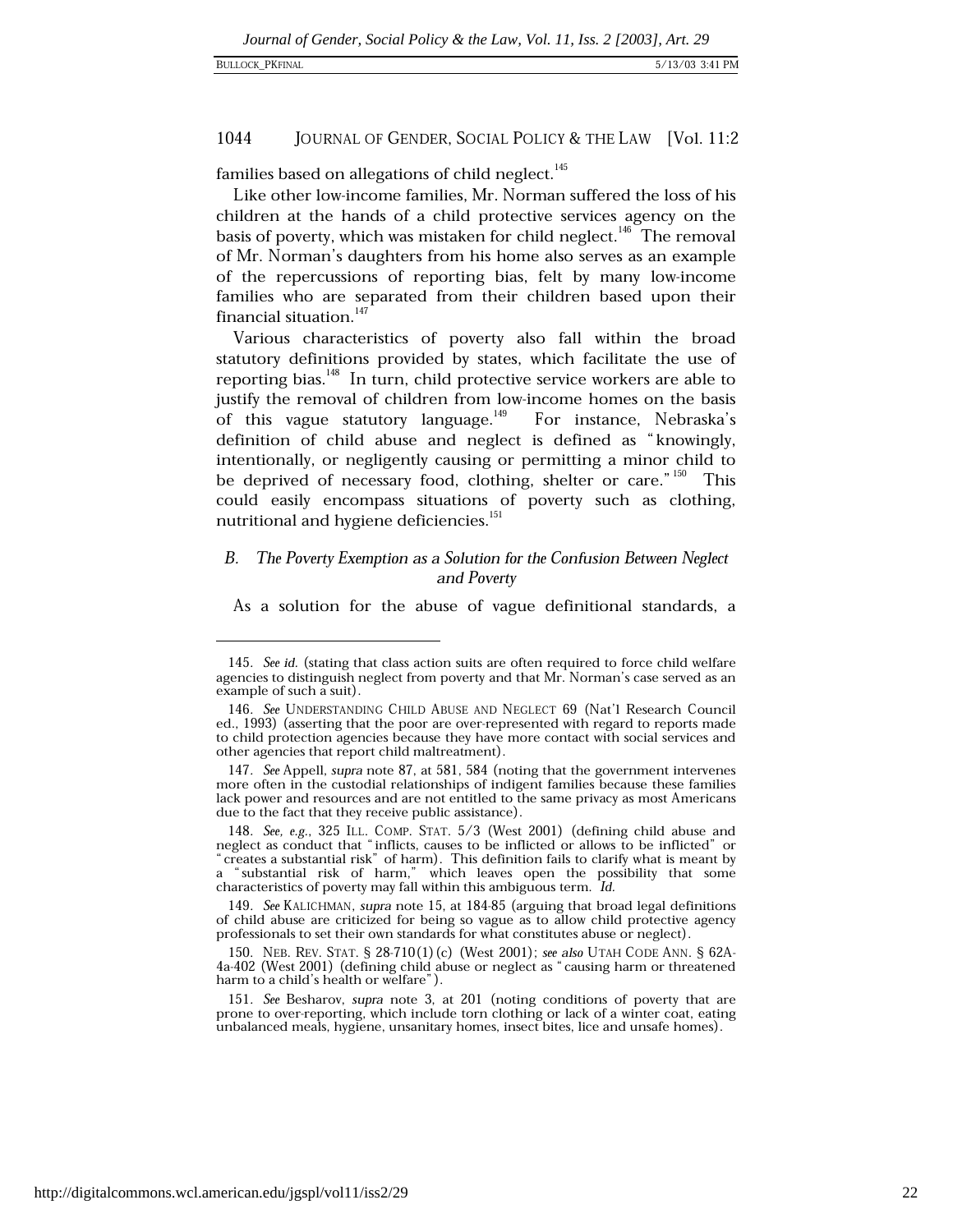#### 2003] VICTIMIZED BY CHILD PROTECTIVE SERVICES 1045

minority of states and the District of Columbia have added a poverty exemption to their definition of child abuse and neglect.<sup>152</sup> For example, the District of Columbia's statute for child abuse and neglect provides an exception to classifying a child as neglected, which states that the deprivation of proper care must not be due to a lack of parents' financial means.<sup>153</sup> The case *In re T.G.* provides an example of the benefit of such a poverty exemption.<sup>154</sup>

In re T.G. involved four children that were removed from their parents' home after the Washington, D.C., Department of Human Services ("DHS") visited the family home and determined that the house appeared to be in a "deplorable" condition and the children were dirty and lacking clean clothes and baths.<sup>155</sup> DHS filed neglect petitions and the court ordered that all of the children remain in the custody of DHS based on the children's living conditions.<sup>156</sup> The parents appealed the neglect finding based on the poverty exemption in the D.C. Code.<sup>157</sup> The court held that the evidence supporting the determination that the children were neglected was insufficient.<sup>158</sup> The court reasoned that the children should be released from the custody of DHS because the government failed to meet its burden of proving that the reported neglect was not due to the parents'

155. See id. at 787 (explaining that an officer said that the conditions in the house were deplorable, so he removed the children from the home).

<sup>152.</sup> See CLARK, supra note 129, at 42-47 (indicating that the states of Arkansas, Florida, Louisiana, Pennsylvania, West Virginia and Wisconsin as well as the District of Columbia possess poverty exemptions within their statutory definitions of child abuse and neglect).

<sup>153.</sup> See D.C. CODE ANN. § 16-2301(9)(B) (West 2001) (stating that a neglected child is one who is without proper parental care or control, subsistence, education as required by law, or other care or control necessary for his or her physical, mental, or emotional health, and the deprivation is not due to the lack of financial means of his or her parent, guardian, or other custodian).

<sup>154.</sup> See In re T.G., 684 A.2d 786 (D.C. 1996) (demonstrating how the use of a poverty exemption may provide a safeguard to an erroneous termination of parental rights or to a finding of neglect based on a low-income financial status).

<sup>156.</sup> See id. at 788 (mentioning that all of the evidence regarding the parents housekeeping was gathered on the day that the children's grandmother died and a neglect petition was filed the following day).

<sup>157.</sup> See id. at 787 (noting that the parents appealed the trial court's findings of neglect and the court order placing the children in the custody of DHS for placement in foster homes and that they claimed a lack of sufficient evidence to support a determination of neglect); see also  $\S 16-2301(9)(B)$  (stating that a child fails to be classified as neglected if the deprivation of parental care is due to the lowincome financial status of the parents).

<sup>158.</sup> See In re T.G., 684 A.2d at 787 (agreeing with the parents that the evidence supporting the determination of neglect was insufficient as a matter of law and that the government failed to meet its burden of proving that the lack of sufficient care was not due to the parents' low-income financial status).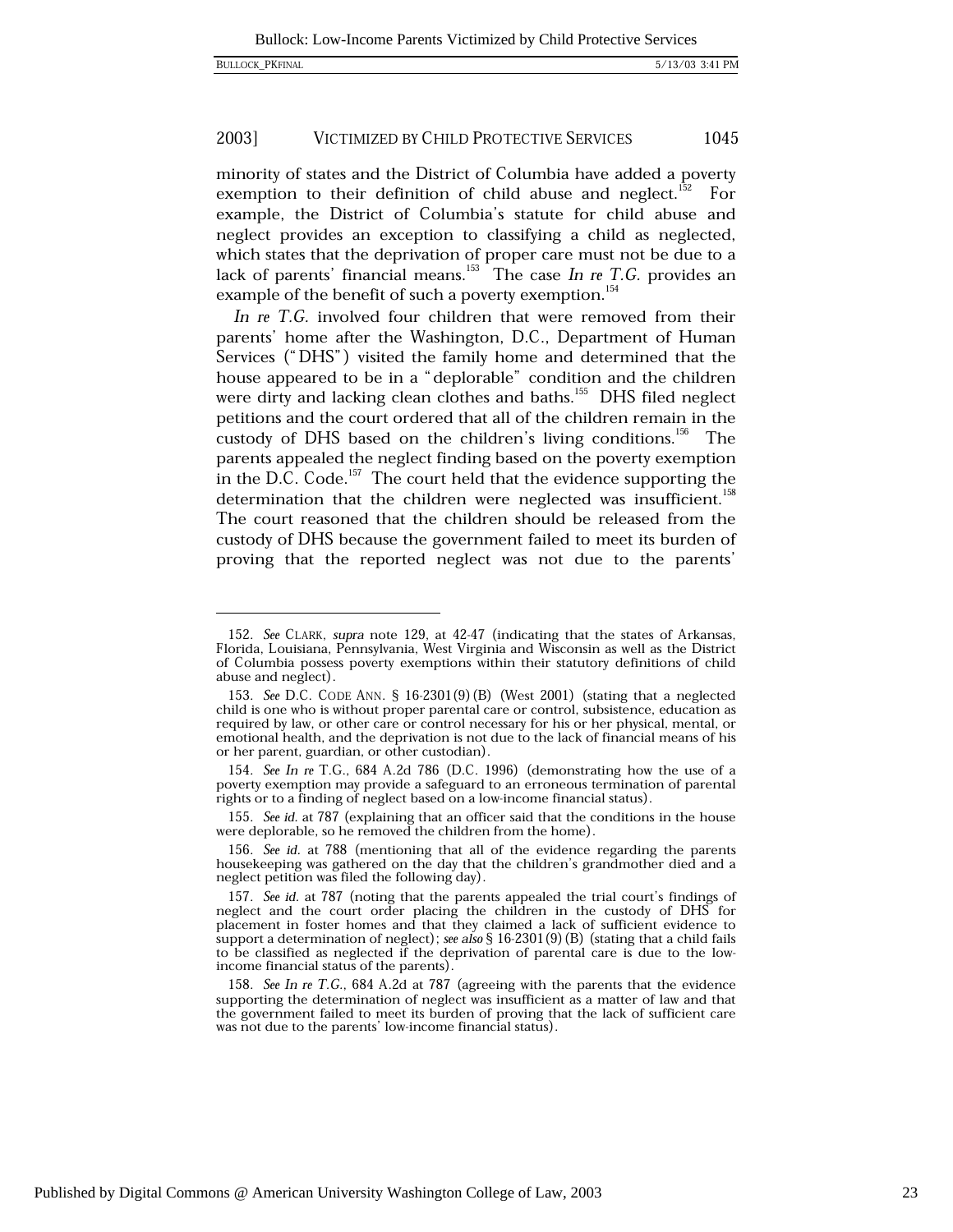#### 1046 JOURNAL OF GENDER, SOCIAL POLICY & THE LAW [Vol. 11:2

financial needs.<sup>159</sup>

In re T.G. is an example of how the inclusion of a poverty exemption within the definition of child abuse or neglect provides a safeguard to parents who have incorrectly been accused of neglect due to their low-income status.<sup>160</sup> However, as depicted by the lower court's ruling of neglect,  $\ln$  re T.G. simultaneously shows that the poverty exemption is not an absolute safeguard against the unjust termination of indigent parents' rights to raise their children.<sup>161</sup> Thus, the risk of the erroneous termination of an indigent parent's parental rights remains a due process issue.<sup>162</sup>

Although a minority of states have included a poverty exemption, the vast majority still lack such an exemption.<sup>163</sup> While the poverty exemption may not prove to be a guaranteed safeguard,  $^{164}$  the inclusion of such an exemption does decrease the risk that indigent parents will have their right to raise their children infringed upon by an unfair termination of parental rights based on a lack of financial means.<sup>165</sup>

<sup>159.</sup> See id. (stating that the court must reverse the neglect order because the neglect was the result of the lack of financial means of the parents).

<sup>160.</sup> See id. at 791 (holding that the government failed to meet its burden of proving that the finding of neglect was not due to the family's financial needs, and thus reversing the order of neglect, but continuing the mandate of termination until the parties could smoothly transition the children to the parents' home or take other action required to advance the children's best interest).

<sup>161.</sup> See id. at 787 (noting that the Superior Court erroneously determined that the children were neglected and ordered that the children be committed to the Department of Human Services for placement in foster homes).

<sup>162.</sup> See Richard Wexler, Katelynn's Case was a Rare Exception, WASH. POST, Jan. 28, 2001, at B8 (quoting Jerome Miller, former head of the D.C. child welfare system, who estimated that at least one-third of children in foster care would have remained in their homes had their families had decent housing).

<sup>163.</sup> See ARK. CODE ANN. § 12-12-503(12)(b) (Michie 2001) (including in the definition of neglect a poverty exemption which states that a finding of neglect applies "except when the failure or refusal is caused primarily by the financial inability of the person legally responsible"). But see UTAH CODE ANN. § 62 A-4a- $402(3)$  (2001) (defining child abuse or neglect merely as "causing harm or threatened harm to a child's health or welfare," but not including any exemption based on a parent's indigence).

<sup>164.</sup> See Matter of D.C., 561 A.2d 477, 478-79 (D.C. 1989) (noting that although the mother's financial situation forced her to receive public assistance in order to care for her children, the court still held that she was neglectful because, despite her financial status, she could have taken her children with her to the store instead of leaving them home alone).

<sup>165.</sup> See, e.g., In re T.G., 684 A.2d 786 (D.C. 1996) (holding that parents were entitled to prevail in appealing a holding of child neglect by applying the poverty exemption).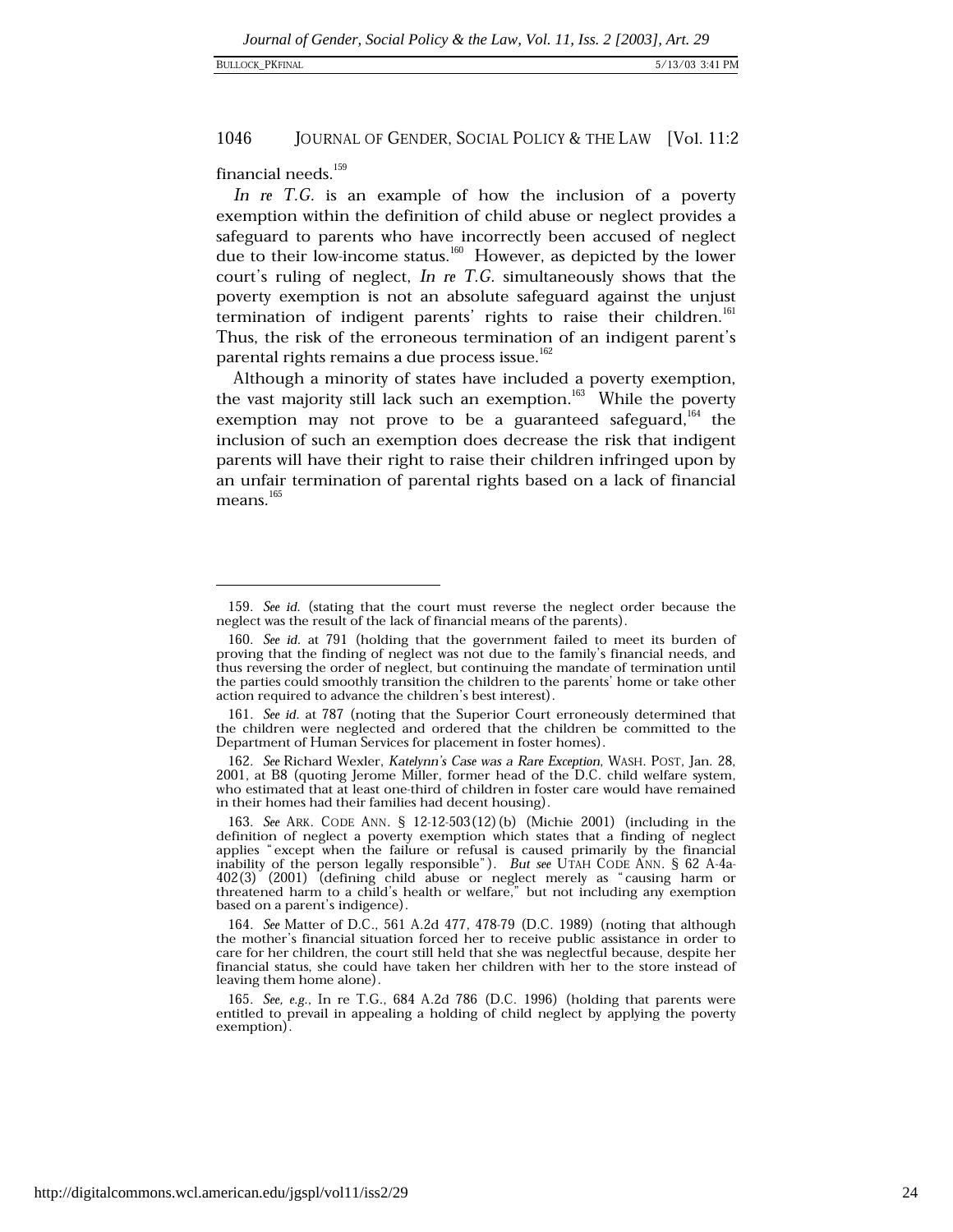#### 2003] VICTIMIZED BY CHILD PROTECTIVE SERVICES 1047

# III. LOW-INCOME FAMILIES ARE VICTIMS OF FEDERAL LEGISLATION **THAT PROVIDES FUNDING TO STATES**

In addition to losing their constitutional right to raise their children as a result of ambiguous definitions of neglect, low-income parents also incur this loss as a result of the disparate impact of federal legislation.<sup>166</sup> Federal legislation provides funding to states as a financial incentive to create child abuse prevention programs, which negatively impacts low-income families.<sup>167</sup> In effect, such monetary incentives not only achieve the goal of persuading states to initiate preventative programs,<sup>168</sup> but also unfortunately provide an incentive for increasing the number of low-income parents reported for child abuse and neglect in order for a state to receive a larger  $grant.<sup>169</sup>$ 

# A. Legislative Intent vs. Impact on Low-income Families

# 1. Child Abuse Prevention and Treatment Act

Congress enacted the Child Abuse Prevention and Treatment Act ("CAPTA") in 1974 in response to an increased rate of child abuse and neglect.<sup>170</sup> CAPTA requires states to report and respond to allegations of child abuse in order to receive grants.<sup>171</sup> Although the

171. See 42 U.S.C. § 5106(a) (1) (stating that the purpose of grants is to assist States in developing, strengthening and carrying out prevention and treatment programs

<sup>166.</sup> See Sarah H. Ramsey, Child Protection: New Perspectives for the 21st Century, 34 FAM. L.Q. 301, 304 (2000) (arguing that federal funding provides a financial incentive to states to keep children in foster care rather than reuniting families).

<sup>167.</sup> See 42 U.S.C. § 5106(a) (2001) (providing federal funding to states as an incentive to adopt mandatory reporting laws and to create preventive and treatment programs to combat child abuse); see also Ramsey, supra note 166, at 302-04 (contending that minority and poor children are overrepresented in the child protective services population and that the federal funding scheme provides an incentive to states to keep these children in foster care).

<sup>168.</sup> See ADMIN. ON CHILDREN, YOUTH AND FAMILIES, supra note 2, at 45 (providing examples of preventive services such as parenting education, housing assistance, individual and family counseling).

<sup>169.</sup> See Ramsey, supra note 166, at 304 (arguing that the federal funding scheme of present legislation provides a financial incentive for states to keep children in foster care and has a particularly harsh impact on black children and their families); see also Robert M. Gordon, Drifting through Byzantium: The Promise and Failure of the Adoption and Safe Families Act of 1997, 83 MINN. L. REV. 637, 682 (1999) (proposing that state child protective agencies lack desire to reduce the number of children placed in foster care because federal funding is uncapped and unlimited for foster care expenses).

<sup>170.</sup> See 42 U.S.C. §§ 5101-5106(a); see also VINCENT J. FONTANA & DOUGLAS J. BESHAROV, THE MALTREATED CHILD 6 (1996) (commenting that the federal government established CAPTA to conduct research and provide grants to aid states in developing child abuse treatment and prevention programs due to the severity of the child maltreatment problem).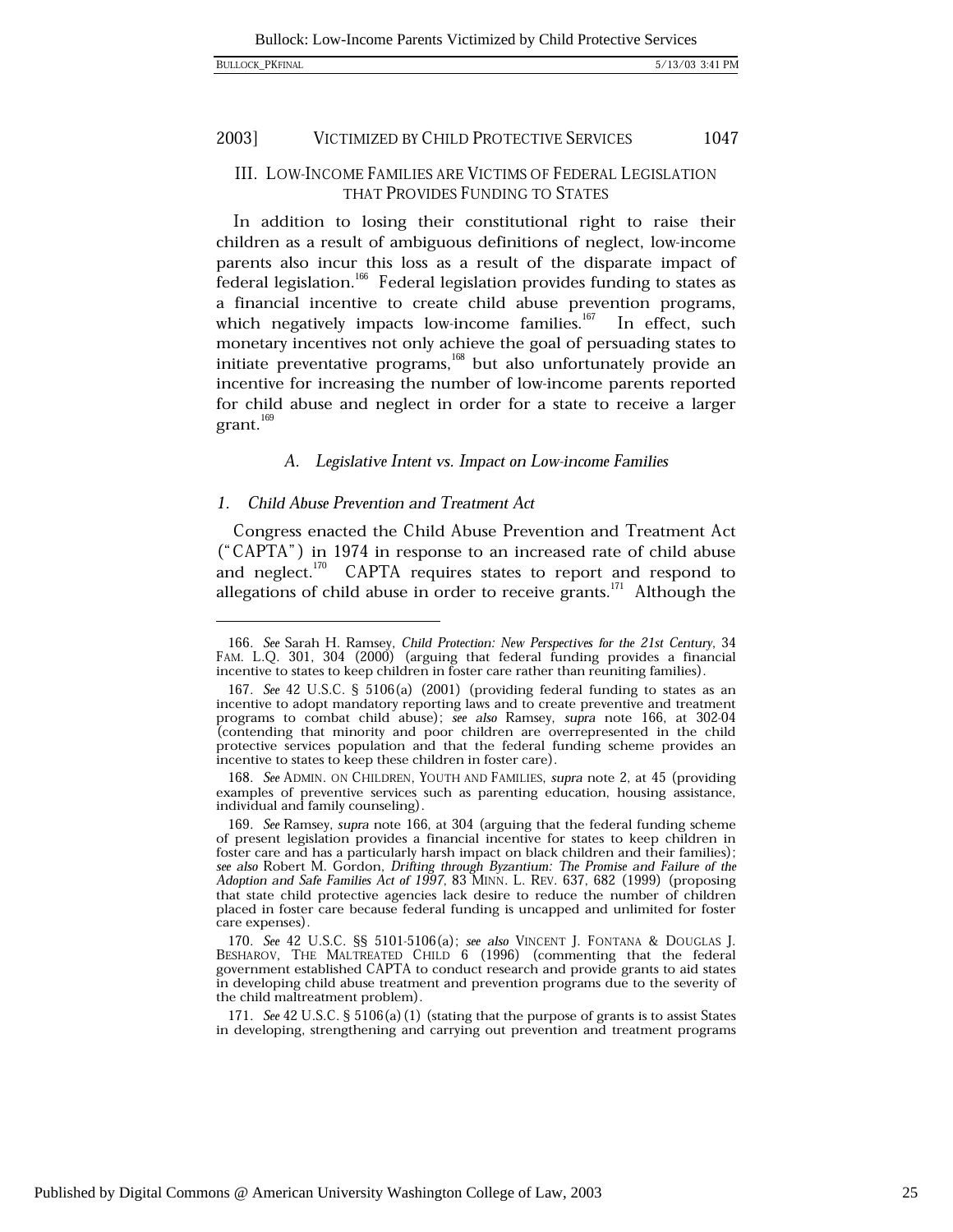#### 1048 JOURNAL OF GENDER, SOCIAL POLICY & THE LAW [Vol. 11:2

government intended CAPTA to end child abuse by providing monetary incentives to states if they created programs targeting child protection research, identification and prosecution of abuse, the Act has been criticized as being the source of "huge fundraisers" for child protective service agencies.<sup>172</sup>

The financial incentives provided by CAPTA also serve as incentives for states to report a higher rate of child abuse and neglect, thus making low-income parents particularly vulnerable to unwarranted allegations.<sup>173</sup> As previously noted, conditions of poverty may classify as child neglect due to broad statutory definitions.<sup>174</sup> Thus, CAPTA creates a monetary incentive for child protective service agencies to engage in reporting bias against low-income families.<sup>175</sup>

# 2. Adoption Assistance and Child Welfare Act

Another act that produces a disparate impact on low-income parents, the Adoption Assistance and Child Welfare Act<sup>176</sup> ("Child" Welfare Act"), was enacted in 1980 in response to concerns regarding long-term foster care placement, which resulted from programs supported by CAPTA funding.<sup>177</sup> The Child Welfare Act requires that "reasonable efforts"<sup>178</sup> be made before placing a child into foster care in order to prevent the need for removal of the child

176. See 42 U.S.C. § 670 (2002).

for child abuse and neglect).

<sup>172.</sup> See Sarnoff, supra note 11, at 400 (arguing that child protective services agencies receive a "federal bounty for breaking apart families and putting children in foster care").

<sup>173.</sup> See Sylvia Pizzini, The Backlash from the Perspective of a County Child Protective Services Administrator, in THE BACKLASH 31, 34 (John E. B. Myers ed., 1994) (discussing the monetary incentive provided by child abuse reporting laws and how it has contributed to the increase in the number of children removed from their homes); see also Ramsey, supra note 166, at 302 (stating that poor children, and especially African-American children, are subjected to child abuse and neglect reporting).

<sup>174.</sup> See supra intro. (arguing that characteristics of poverty are sometimes mistaken for child neglect, causing the separation of low-income parents from their children).

<sup>175.</sup> See Gordon, supra note 169, at 682 (claiming that because child protective service agencies rely on foster care to fund themselves, they would suffer financially if fewer children remained in foster care); see also Appell, supra note 87, at 579 (arguing that the larger society fails to view poor families, especially when they are minorities, as "real" families and that this view facilitates removing children from such families)

<sup>177.</sup> See INFORMATION SERIES ON CURRENT TOPICS, supra note 124, at 25 (stating that the Act was a reaction to over-zealousness on behalf of child protective service agencies, who, as a result of CAPTA moved to remove children from their homes and place them in foster care because their parents were poor).

<sup>178. 42</sup> U.S.C. § 671(a)(15)(B) (stating that "reasonable efforts shall be made to preserve and reunify families prior to the placement of a child in foster care, to prevent or eliminate the need for removing the child from the child's home").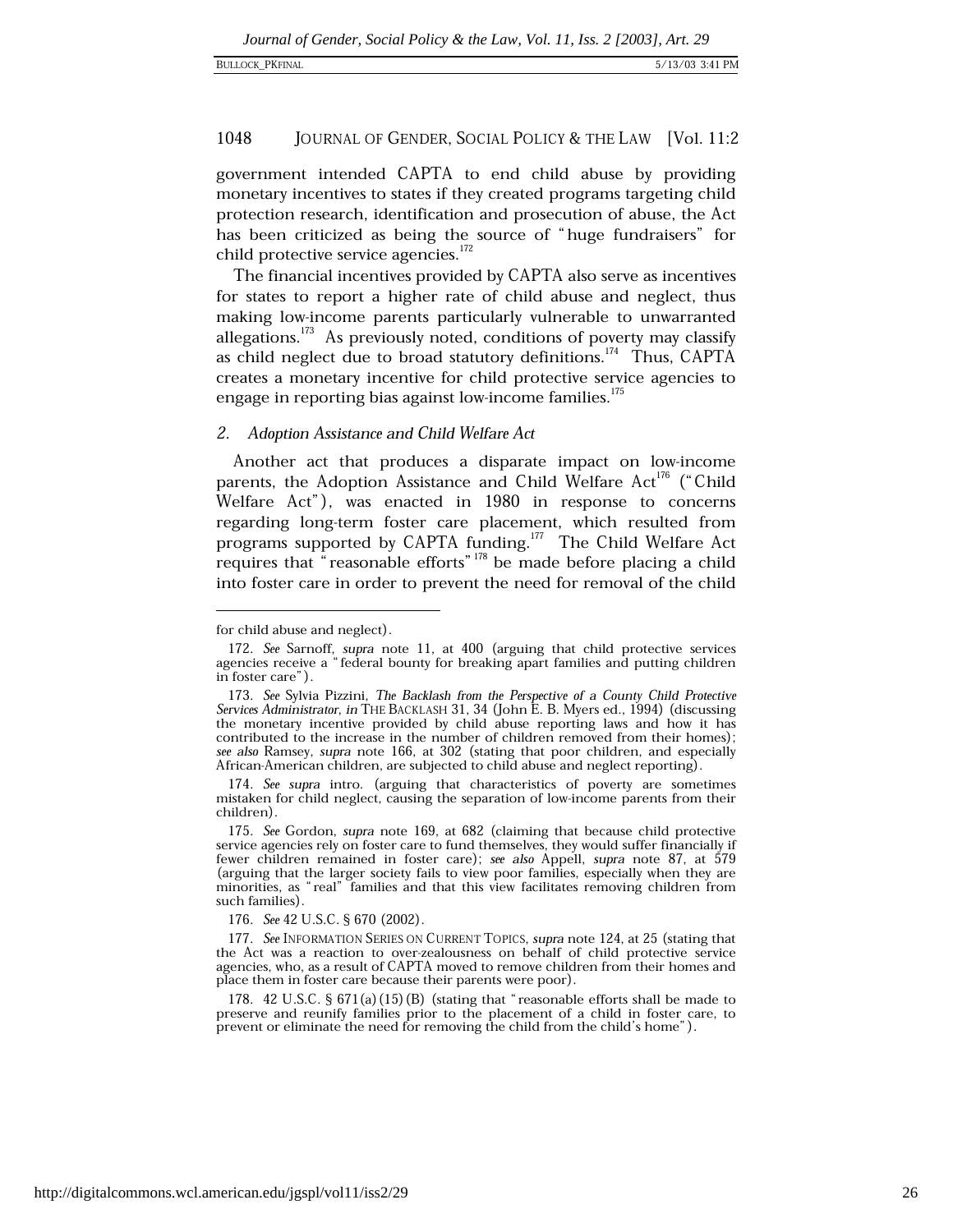from the home and to "make it possible for the child to return to his [or her] home." $179$ This law was enacted in response to a large number of children, especially African-American children, who were being taken from their homes in the 1970s merely because their parents were poor.<sup>180</sup> In such instances, parents were denied their fundamental right to raise their children and a lack of distinction existed between a parent who abused his or her child and one who suffered economic problems.<sup>181</sup> The Child Welfare Act permits the emergency removal of a child from the home, but requires that a hearing be held within twelve months of the removal to determine whether the child should remain in foster care or be returned to his or her parents.<sup>182</sup>

At first glance, the Child Welfare Act may appear to have solved the injustice created by CAPTA.<sup>183</sup> However, although the Child Welfare Act's requirement of a hearing satisfies procedural due process, 184 low-income parents remain at risk for the violation of their substantive due process right to raise their children.<sup>185</sup> The Child Welfare Act was enacted to create a balance between the increased number of child abuse and neglect reports created by CAPTA's monetary incentive and the resulting placement of children in foster

181. See INFORMATION SERIES ON CURRENT TOPICS, supra note 124, at 25 (discussing co-director of the Family Research Laboratory of the University of New Hampshire Richard Gelles' view that professionals are naïve to believe that a mother who seriously injured her child is similar to one who cannot keep house).

182. See 42 U.S.C. § 675(5)(c) (1998). In November 1997, the time period within which a dispositional hearing must be held occurred between eight to twelve months after removing the child from the home. Id.

<sup>179.</sup> Id. §  $671(a)(15)(B)(ii)$  (stating that in each case, reasonable efforts will be made "to make it possible for the child to return to his [or her] home").

<sup>180.</sup> See Tracey B. Harding, Involuntary Termination of Parental Rights: Reform is Needed, 39 BRANDEIS L.J. 895, 911 (2001) (stating that Congress enacted the Child Welfare Act due to the fact that children were not being returned to their biological parents, even when returning the children was possible); see also INFORMATION SERIES ON CURRENT TOPICS, supra note 124, at 25 (stating that the Child Welfare Act was created as a reaction to the removal of children, especially black children, from their homes merely because of their parents' low-income status).

<sup>183.</sup> See Pizzini, supra note 173, at 34 (asserting that the Child Welfare Act represented a shift from earlier laws, such as CAPTA, that rewarded child protective services agencies for separating children from their parents and placing them in the foster care system).

<sup>184.</sup> See BLACK'S LAW DICTIONARY 517 (7th ed. 1999) (defining procedural due process as the minimal requirement of notice and a hearing guaranteed by the Fifth<br>and Fourteenth Amendments' Due Process Clauses).

<sup>185.</sup> Id. (defining substantive due process as requiring fair and reasonable legislation that furthers a legitimate governmental objective); see also REDLICH, supra note 36, at 190 (describing substantive due process as the concept that certain rights are fundamental to traditions of justice and even procedural guarantees cannot abridge those fundamental rights).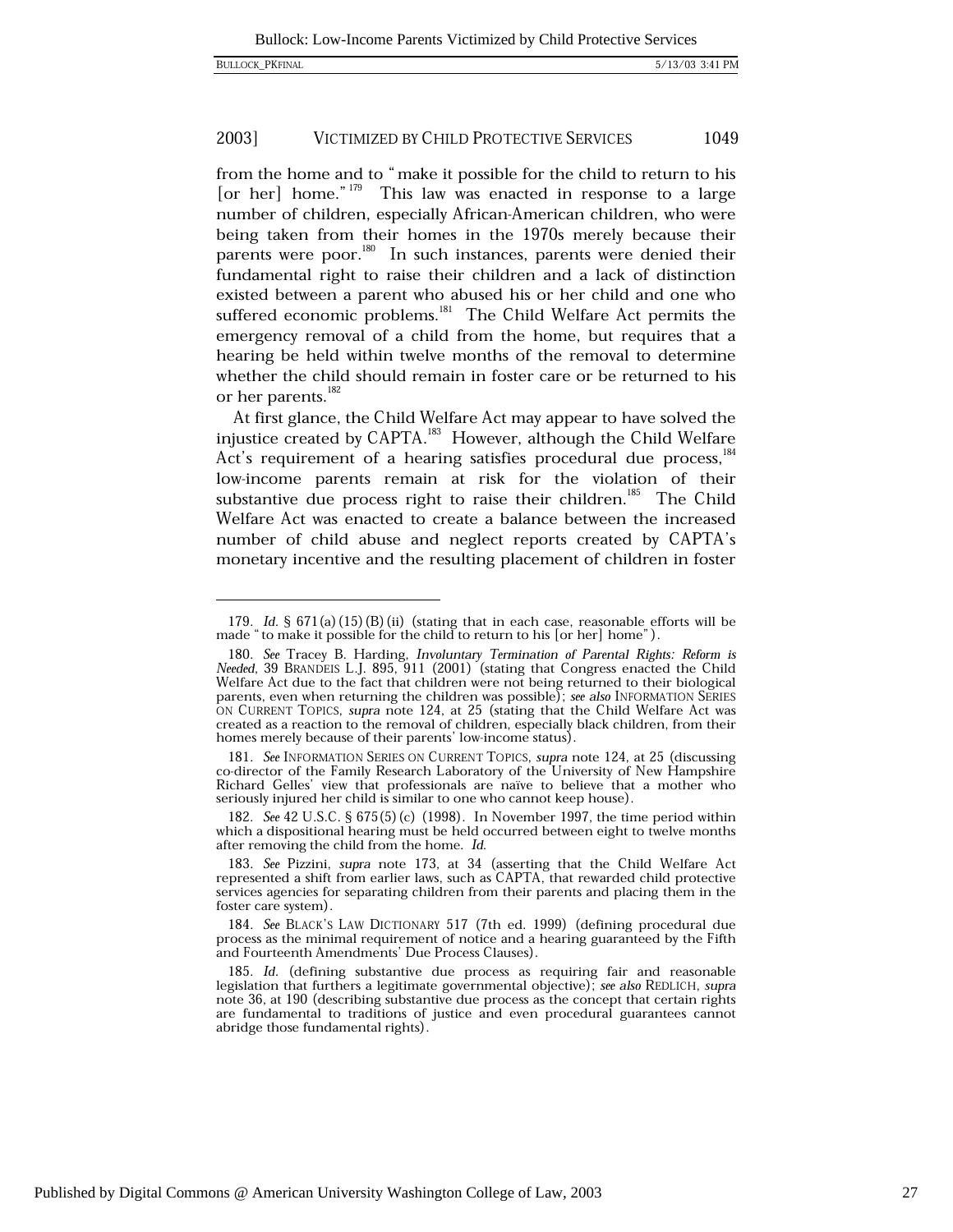### 1050 JOURNAL OF GENDER, SOCIAL POLICY & THE LAW [Vol. 11:2]

 $care.<sup>186</sup>$ Nevertheless, the Child Welfare Act has not combated the problem of low-income parents being victimized by child protective service agencies that desire increased funding.<sup>187</sup> Thus, the Child Welfare Act provides a solution for the procedural due process right of low-income parents, but the monetary incentive of CAPTA continues to cause the violation of low-income parents' substantive due process right to raise their children.<sup>188</sup>

# **IV. POSSIBLE SOLUTIONS**

Broad definitions of child abuse and neglect, funding which serves as an incentive for child protective service agencies to remove children from their homes, the lack of a sufficient standard of proof, and the failure to appoint counsel to indigent parents accused of child abuse or neglect result, separately and cumulatively, in the victimization of indigent parents by the child welfare system.<sup>189</sup> The Supreme Court has reiterated that the right to raise one's child is a fundamental liberty interest,<sup>190</sup> yet legislation fails to adequately protect this interest.<sup>191</sup> In Parham v. J.R.,<sup>192</sup> the Court held that legislation is not final, but can be changed by the Court.<sup>193</sup> Thus, in the case of low-income parents who have been unjustly accused of

192. 442 U.S. 584 (1979).

193. See id. at 628 (noting that the Court has the authority to change laws that it deems are applied in an arbitrary and unfair manner).

<sup>186.</sup> See Gordon, supra note 169, at 685 (referring to the Child Welfare Act as "clumsy but well-intentioned" because the Act provided insufficient funding for child welfare services and too much funding for foster care, thus creating an enormous growth in foster care but no policy to discourage states from leaving children in foster care).

<sup>187.</sup> See Ramsey, supra note 166, at 303 (characterizing the Child Welfare Act as a failure and stating that the Act not only failed to stop foster care drift, but actually increased the number of children in foster care).

<sup>188.</sup> See id. (stating that according to the Child Welfare Act, state officials were to report any noncompliance with the reasonable efforts to reunite families requirement; however, because such reporting would result in a loss of federal funding, the Child Welfare Act failed to achieve this goal and the number of children in foster care continued to increase).

<sup>189.</sup> See GOLDEN, supra note 49, at 19 (stating the vital necessity of distinguishing poverty from child neglect); see also Bonstelle & Schlesser, supra note 119, at 1152 (arguing that poor parents are placed in the vulnerable position of having their children taken from them and placed in foster care and suffering financial problems, thus making it imperative that parents receive legal counsel during neglect and parental termination proceedings); see also supra Parts I, II, and III.

<sup>190.</sup> See Meyer v. Nebraska, 262 U.S. 390, 399 (1923); see also Lassiter v. Dep't of Soc. Serv., 452 U.S. 18, 38 (1981) (Blackmun, J., dissenting) (stating that family matters are a fundamental liberty interest deserving of constitutional protection).

<sup>191.</sup> See Gordon, supra note 169, at 639 (proposing that federal child welfare legislation has proven to be a failure due to funding incentives to place children in foster care).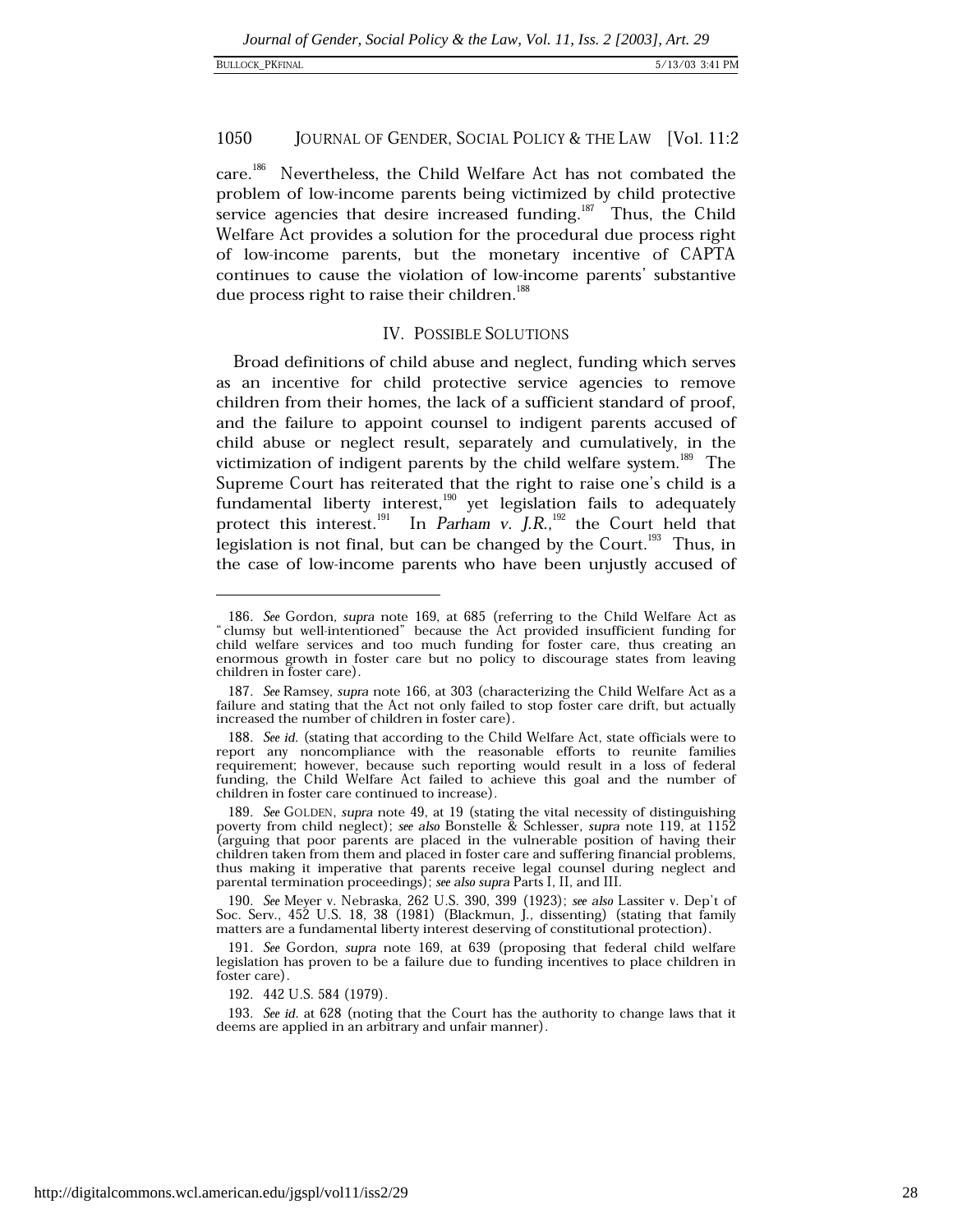child neglect due to their indigence, the Court should use its authority to reinforce its stated belief in the parental right to raise  $children.<sup>194</sup>$ 

By enacting legislation that promotes the separation of indigent parents from their children under the façade of child neglect, the government is failing to meet the "best interests" of the child, which include love, stability and continuity of care.<sup>195</sup>

In an effort to combat the negative effects of prior legislation and improve the child welfare system, the Child Protection Services Improvement Act was recently introduced in the House of Representatives.<sup>196</sup> This Act proposes to improve child welfare services by providing grants to States to increase the salaries of caseworkers, who are overburdened by the large number of child abuse and neglect cases in the United States.<sup>197</sup> In addition, the Act seeks to increase the number of State supervisory and non-supervisory staff involved in strengthening and preserving families and improving the well being of children.<sup>198</sup> Representative Fortney Pete Stark of California proposed the bill in an effort to improve the ability of child welfare agencies to protect abused and neglected children who are society's most vulnerable members.<sup>199</sup>

Although this Act purports to increase trained staff, it fails to resolve the causes of the large number of child abuse and neglect cases.<sup>200</sup> Until Congress recognizes that its own definition of child

197. See id. § 4 (noting that in order to receive a grant, States must provide a detailed plan and budget of how the State will use the money to improve the conditions of child welfare workers and services).

<sup>194.</sup> See Meyer, 262 U.S. at 399.

<sup>195.</sup> See In the Matter of L.W., 613 A.2d 350, 356-57 (D.C. 1992) (stating that in determining the best interests of a child, courts usually consider such factors as the child's continuity of care and the child's relationship with his or her parents); see also In re T.G., 684 A.2d 786, 788 (D.C. 1996) (reiterating that a child's best interests are served by being with a parent).

<sup>196.</sup> H.R. 1371, 107th Cong. (2001) (stating that the purpose of the Child Protection Services Improvement Act is to provide grants to State child welfare agencies to improve standards and outcomes and to increase the number of child protective service workers).

<sup>198.</sup> See id. (stating that the funding will provide increased salaries for child protective workers and will forgive loans for students who become child welfare workers).

<sup>199.</sup> See S. Res. 47, 107th Cong., 147 CONG. REC. 528 (2001) (enacted) (noting that 568,000 children populate the foster care system nationwide and that child welfare agencies are facing a workforce crisis, with the result that the child welfare system must be improved so that abused and neglected children do not have to bear the brunt of the crisis).

<sup>200.</sup> See U.S. DEP'T OF HEALTH AND HUMAN SERV., HHS REPORTS NEW CHILD ABUSE AND NEGLECT STATISTICS (Apr. 2, 2001) (stating that in 1999, approximately 2,974,000 cases of possible child maltreatment were referred to child protective service agencies), available at http://www.hhs.gov/news/press/2001pres/ 20010402.html.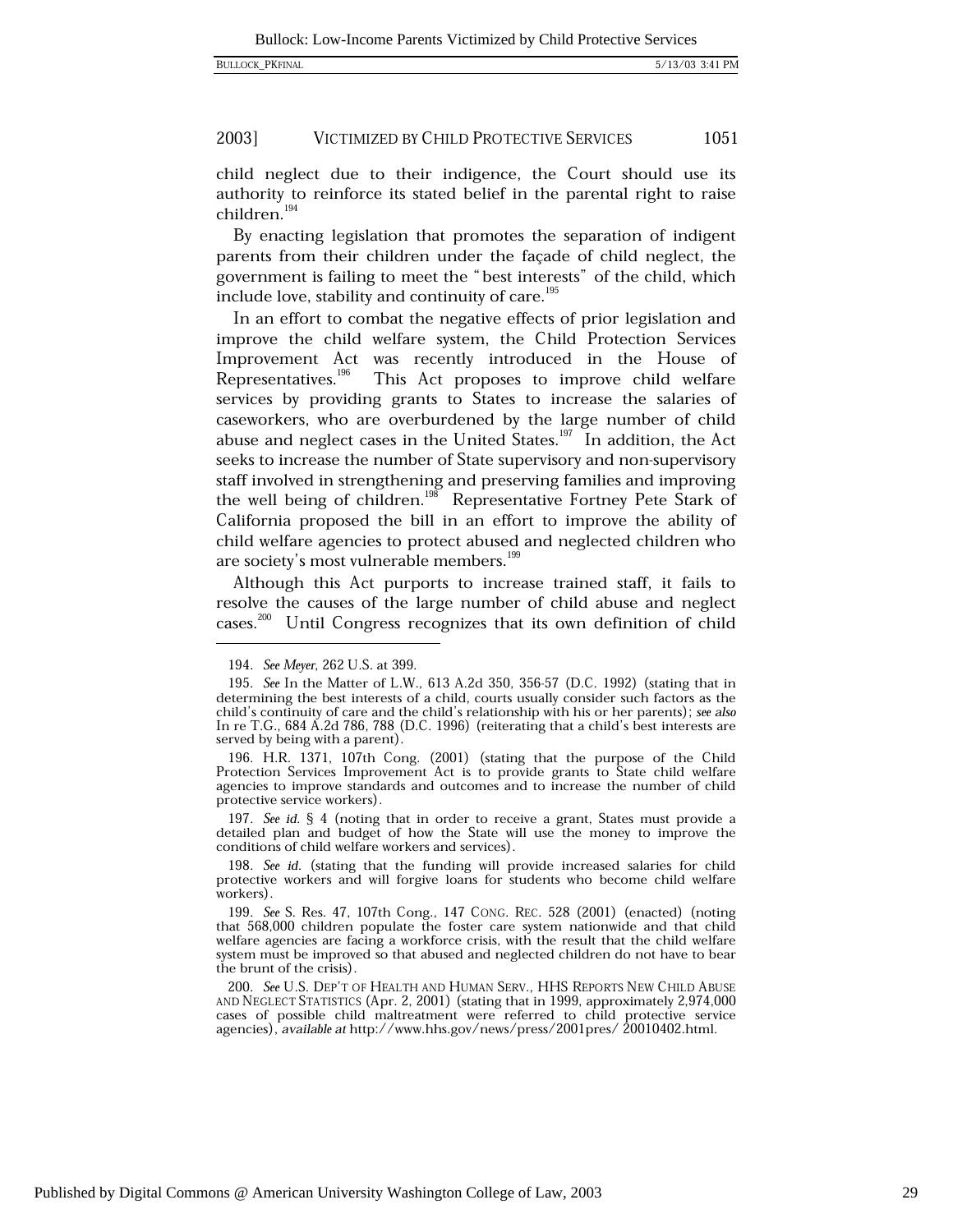### 1052 JOURNAL OF GENDER, SOCIAL POLICY & THE LAW [Vol. 11:2]

abuse and neglect and state definitions modeled after it are too broad, the number of false allegations of child abuse will continue to congest the child welfare system.<sup>201</sup> By narrowing the definitions of child abuse and neglect, and thus diminishing the possibility that poverty will be mistaken for child neglect, child welfare agencies will be better able to expend their time and resources on true incidents of child abuse and neglect which require their attention.<sup>202</sup>

In addition to narrowing definitions, increasing the standard of proof would also aid in decreasing the number of unjustly accused low-income parents, and thus the number of children unnecessarily separated from their parents.  $^{203}$  A minority of states require the application of a clear and convincing standard of proof during the initial fact-finding stage of a child neglect proceeding.<sup>204</sup> By requiring a higher standard of proof during the fact-finding stage, the risk that a parent-child relationship will be severed, even temporarily, is greatly reduced.<sup>205</sup>

In order to reinforce a parent's fundamental right to raise children and to decrease the number of children unnecessarily placed in foster care, indigent parents must be provided counsel at neglect proceedings.<sup>206</sup> In support of its holding that due process fails to require that indigent parents be afforded counsel, the Supreme Court noted that many states already required representation for indigent parents. $207$ However, the Court failed to realize the

<sup>201.</sup> See WALDFOGEL, supra note 7, at 118 (suggesting that children and families will only be adequately served if the mandate of child protective services is narrowed).

<sup>202.</sup> See id. at 118-20 (arguing that child protective services nationwide are presently overwhelmed by its caseload and that narrowing the mandate and creating other services would decrease the number of cases that are unnecessarily referred to child protective service agencies).

<sup>203.</sup> See McMahon, supra note 85, at 187-88 (noting that low-income and minority families are especially subjected to the injustice of the child welfare system).

<sup>204.</sup> See, e.g., CAL, WELF, & INST, CODE § 361(c) (West 2003) (stating that the court must find clear and convincing evidence of abuse or neglect prior to removing a child from the home).

<sup>205.</sup> See McMahon, supra note 85, at 176 (arguing that states such as California who apply a fair preponderance of the evidence standard in cases involving abuse, but only in those cases that do not result in the removal of the child from the parent's custody, provide a better safeguard against the improper termination of parental rights).

<sup>206.</sup> See Bonstelle & Schlesser, supra note 119, at 1152 (arguing that it is essential for low-income parents to be represented by counsel during child neglect hearings in order to ensure that they receive the services they need to regain custody of their children).

<sup>207.</sup> See Lassiter v. Dep't of Soc. Serv., 452 U.S. 18, 34 (noting that thirty-three states, including the District of Columbia, statutorily required the appointment of counsel to indigent parents during parental termination proceedings).